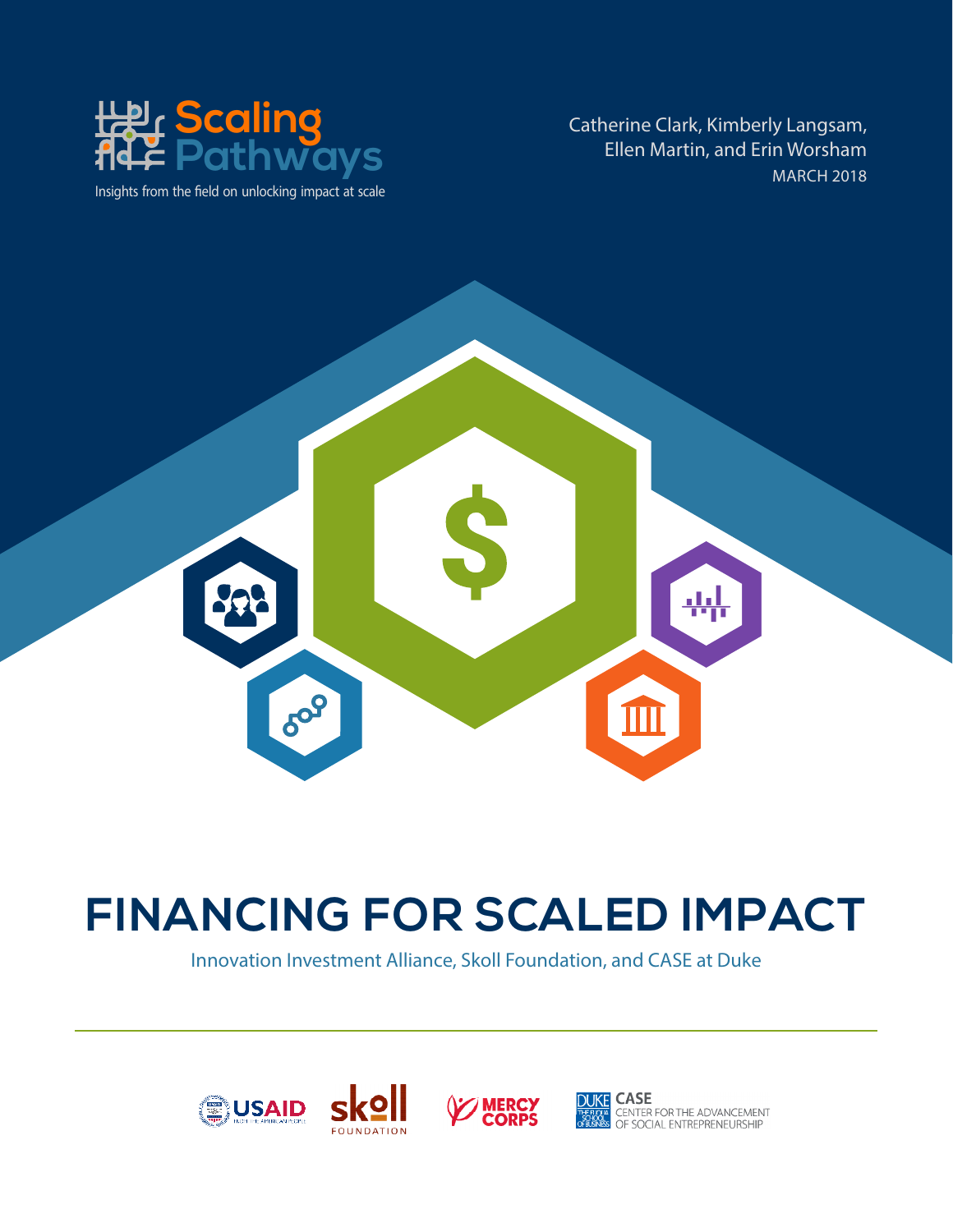# **ABOUT THE SCALING PATHWAYS SERIES**

Googling "social enterprise" calls up over 20 million links. Indeed, there are hundreds of thousands of new ideas for mission-driven ventures emerging around the world. And there are some notable social enterprise organizations who have started to solve social and environmental problems at scale. What can we learn from the experiences of these organizations? Their hard-won lessons can benefit other social enterprises, funders, and the surrounding ecosystem.

Social enterprises often work on problems that are deeply entrenched, depend on cross-sector collaboration, and require multiple pathways to scale their impact and create systems-level change. The road to scaled impact is a nonlinear, complicated journey. Along the way, the organizations have to overcome many challenges and roadblocks, including the following:

Financing for Scale: Determining which financing strategies best support their plan for impact at scale.

Pathways to Scale:

Assessing which of the many pathways to scale will most efficiently and effectively drive towards their desired end game



Talent: Defining the different talent strategies needed to identify, train, and retain the human capital needed for scale.

### Government Partnerships:

Effectively cultivating and managing partnerships with government and other actors in order to increase impact.

> Data: Understanding how to best use data to drive performance, impact management, and decisionmaking as they scale.

The Scaling Pathways Theme Studies series dives into each of these topics in-depth, bringing to light lessons learned by successful social enterprises who have navigated these challenges on the road to scaled impact.

The Scaling Pathways Series explores the strategies that leading social enterprises have taken to scale their social impact. The series includes Pivoting to Impact, highlighting critical lessons learned across geographies and sectors for enterprises and funders trying to unlock impact at scale; in-depth Case Studies, chronicling individual social enterprises' scaling journeys; and Theme Studies, distilling insights and advice from a sample of social enterprises related to the five challenges outlined above. Find the full series at www.scalingpathways.com.

#### **Acknowledgements**

The authors wish to acknowledge the insights and feedback of many stakeholders who helped to shape this theme study. The organizations highlighted within shared their insights and lessons to help shape the paper. Chris Walker and Amanda West of Mercy Corps, Liz Diebold, Elyssa Lewis, James Nardella, Shivani Garg Patel, and Lucien Chan from the Skoll Foundation, Lorin Kavanaugh-Ulku of USAID, and many others from these organizations offered guidance throughout in addition to reviewing and providing feedback on drafts. Finally, we are grateful to members of the CASE team, including Robyn Fehrman, Carrie Gonnella, Josh Dixon, and Stacey Traister for programmatic support.

This study was funded in part by the Skoll Foundation and in part by the United States Agency for International Development (USAID), made possible by the generous support of the American People. This study was prepared by CASE at Duke University in collaboration with Mercy Corps, the Skoll Foundation, USAID, and the organizations described within. The findings of this report are the sole responsibility of Mercy Corps and Duke University and do not necessarily reflect the views of USAID or the United States Government.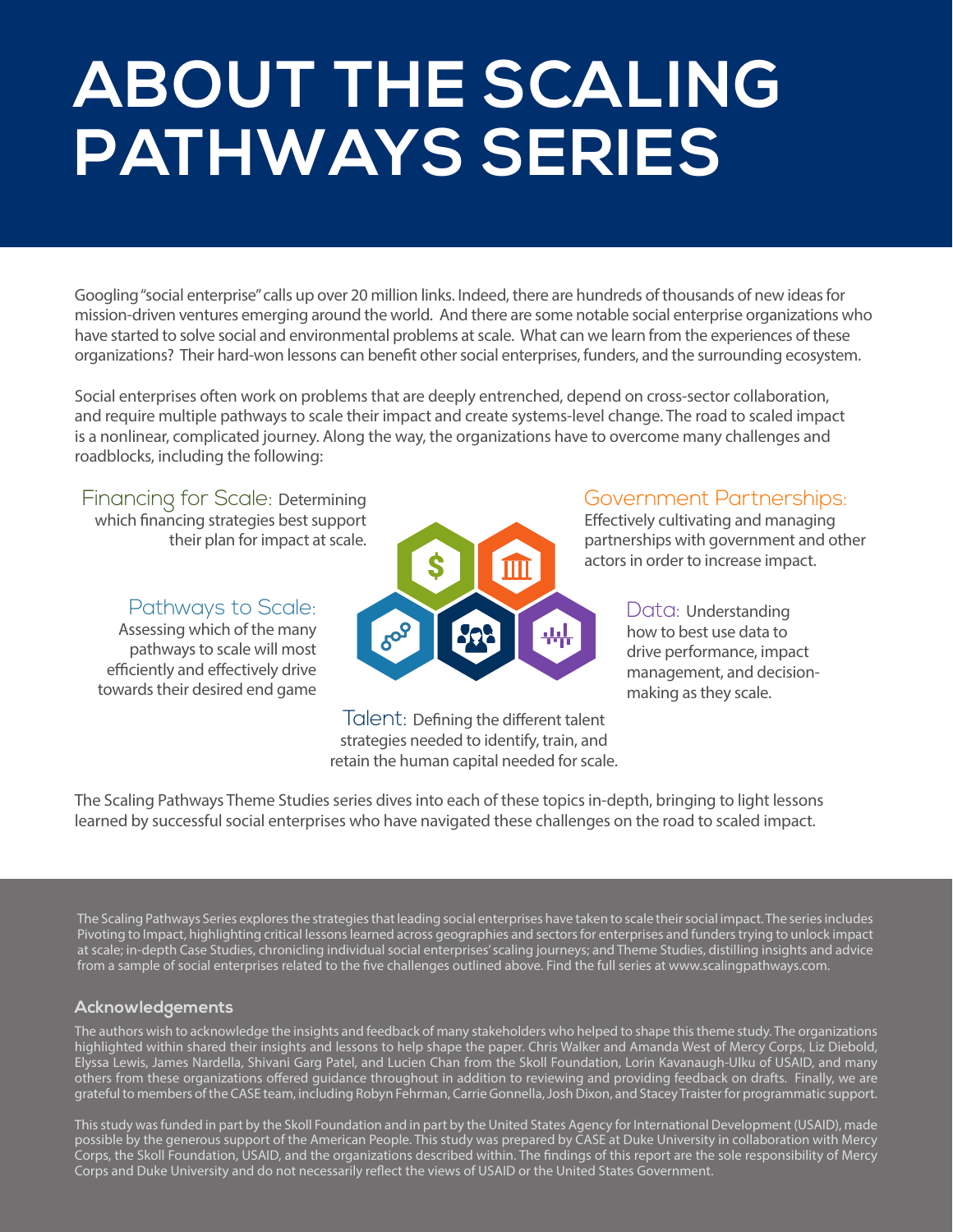## **INTRODUCTION**  Why Financing Matters for Scaled Impact

| 01 | Introduction                         |
|----|--------------------------------------|
| 02 | <b>Executive Summary</b>             |
| O4 | Strategies from the Field            |
| 05 | Set the Course: Rules of the Road    |
| 07 | Fuel Up: Bring in External Resources |
| 14 | Put it in Gear: Use Internal         |
|    | <b>Operational Levers</b>            |
| 20 | Key Takeaways for Entrepreneurs      |
| 22 | <b>Funder Implications</b>           |
|    | Appendix                             |
| 74 | Project Overview and Methodology     |
| 25 | <b>Organization Descriptions</b>     |
| 27 | <b>Types of Capital Overview</b>     |
| 28 | References                           |

**As a part of the job description, all nonprofit executives manage the tension between the pursuit of mission and the preservation of organizational and financial viability. This tension exerts pressure on day-to-day operations, and while it sometimes seems that one role dominates the other, in a healthy organization they always must be balanced.3**

> Clara Miller "Hidden in Plain Sight"

**Contents Financial viability is one of the most fundamental challenges that Financial viability is one of the most fundamental challenges that** every social entrepreneur must master. It's not enough to create solutions, with teams and stakeholders to carry out the work of achieving regular and significant impact. Social entrepreneurs must also generate a predictable inflow of cash to support operational needs.

> For most for-profit entrepreneurs, external fundraising starts the first time the organization needs to spend more cash than the founders can provide and continues at key points as the company grows. But for nonprofit entrepreneurs, the resource generation process may never cease. And issues of financial viability become even more challenging as the organizations work to scale their impact. Most social enterprises<sup>1</sup> reach for ways to generate more predictable revenue over time, so they can align the work they need to do with the amount of cash they have to do it.

As the enterprise's journey becomes more complex, so too does the funding landscape. Sources of capital continue to evolve, with the field moving toward funding tied to performancebased milestones, syndications of multiple funders with similar objectives, leveraging of government and private dollars to bring organizations closer to measuring proven impact, and more.

The dance of achieving impact while fundraising is a two-part tango that nearly every social enterprise has encountered, often with both excitement and trepidation. It is a tough burden that is placed on social entrepreneurs aiming to help solve the world's problems.

Luckily, the field now includes social enterprises that have been driving toward scaled impact for several decades and have tried many different strategies to more predictably manage resource needs.<sup>2</sup> In this paper, Financing for Scaled Impact, we hope to displace some misperceptions and improve practice for entrepreneurs and funders as they approach this task. This paper is not intended to be a step-by-step guide, but rather a sharing of lessons learned and advice, based on the personal experiences of some of the world's most celebrated social entrepreneurs (see

The lessons shared throughout this paper are most applicable for nonprofit or hybrid social enterprises that are developing their scaling strategy or are in the process of scaling their impact, as well as for the funders that aim to fund such enterprises. Though not the primary audience for this paper, for-profit social enterprises and earlier stage ventures not yet actively scaling can also glean valuable advice.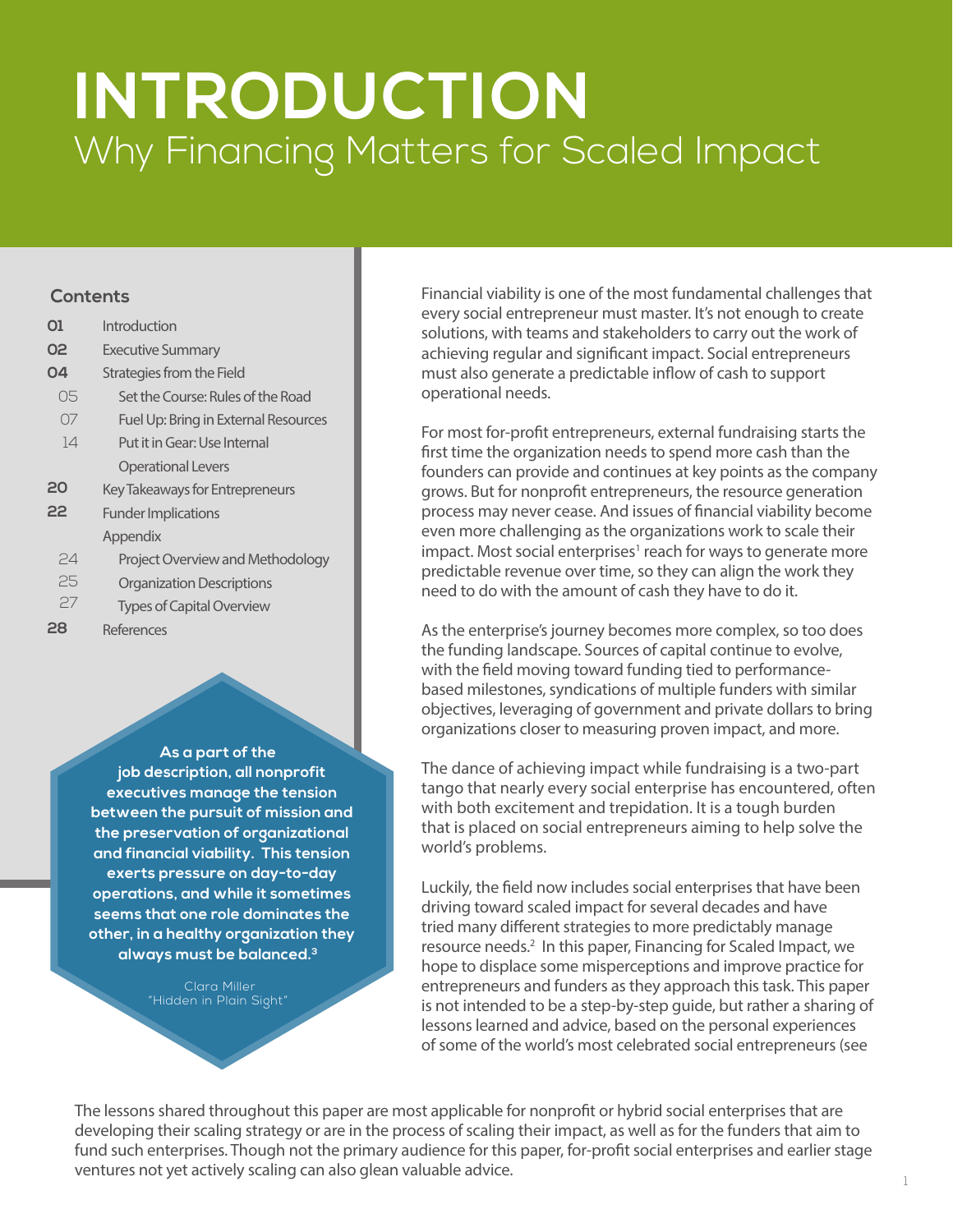# **EXECUTIVE SUMMARY**

As social enterprises drive toward scaled impact, the journey can be accelerated—or significantly slowed—by the strategies and tactics used to manage resource needs. Accessing the right financing at the right points in the journey is critical to scaling success. As an analogy, consider the needs of a car with various options at the driver's disposal to help navigate the road ahead.

In this analogy, if you are a social entrepreneur, the car is your enterprise and you are the driver. With your car, you travel over a bumpy road, moving closer and closer to your end game or your target equilibrium change.4 Your car can travel on many pathways, and, as outlined in Pivoting to Impact,<sup>5</sup> you will face inevitable roadblocks and will need to make strategic pivots along the way. To be successful in financing this journey, you must set your course (understanding the rules of the road), determine which types of fuel you will use and when, and explore how you will use your car's internal gears to help you navigate and accelerate.



### **SET THE COURSE: RULES OF THE ROAD**

The organizations we interviewed use three interrelated "rules of the road" to ensure that their financing evolves in support of their scaling goals:

- Ensuring that cash follows use: Be strategic about pursuing sources and types of capital that fit within the enterprise's strategic direction.
- Being cautious about the mission-financial sustainability balance: Identify natural limits toward achieving operational self-sufficiency.
- Maximizing financial "pivot-power:" Ensure the enterprise's mix of capital will allow for the shifting of resources required to make strategic pivots.



#### **FUEL UP: BRING IN EXTERNAL RESOURCES**

External fuel helps you make continued progress. Fuel can blend various types of capital (e.g., grants, debt, contracts, and sponsorships) and sources (e.g., foundations, individual donors, and corporates). Our sample shared lessons and advice on three external fuel strategies that were important to their success:

- Finding flexible capital: The enterprises evaluated new sources of unrestricted funding, thought creatively about flexible uses of capital and crafted stories to attract funders to those uses, and leveraged business plans or milestone-based strategies to crowd in additional flexible capital.
- Diversifying sources and types of funding, including impact investing: The enterprises took the time to understand funder motivations, diligently avoided mission creep, leveraged key moments (such as positive impact evaluation results) to layer on new funders, and thought innovatively about using impact investing and spin-off structures to engage new funders.
- Leveraging results-based financing (RBF): Enterprises that have used RBF—including Development Impact Bonds—shared tips on clarifying the purpose for pursuing RBF, carefully selecting their best role within the structure, and using RBF to improve culture and systems in addition to financial sustainability.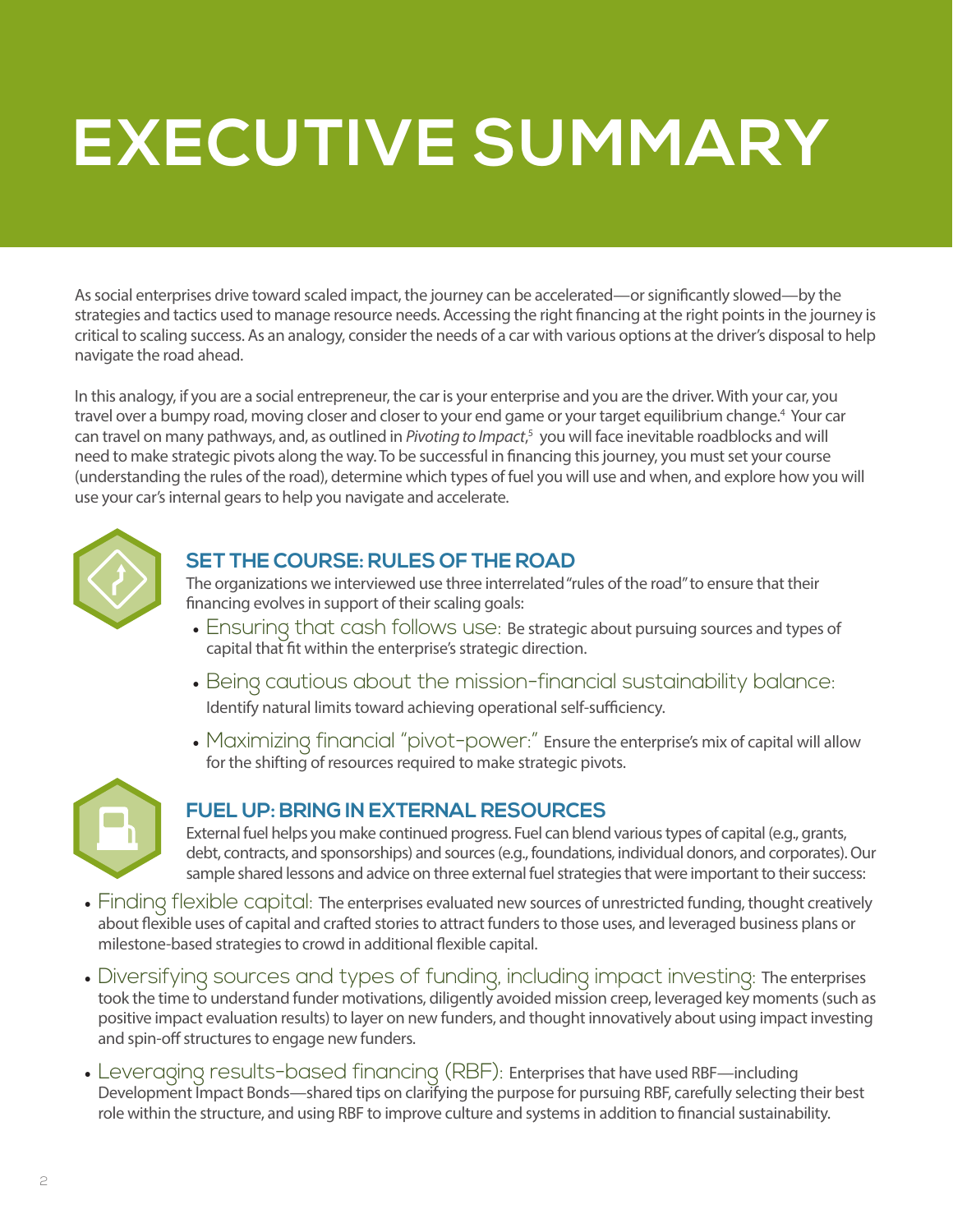

### **PUT IT IN GEAR: USE INTERNAL OPERATIONAL LEVERS**

Your enterprise's operations can serve as an engine to power your journey, optimizing the resources you already possess. The enterprises highlighted three broad internal operations levers that helped finance scale of impact:

- Reducing costs: Many of the enterprises focused on reducing costs to make scaling more efficient thereby reducing the need for additional capital – and on using the "buy vs. build" frame to be strategic about what they do directly versus outsourcing or partnering.
- Earning income: The enterprises highlighted pros and cons of earned income strategies and offered tips on a realistic approach to revenue goals, including shifting from cost per unit (or percentage of earned revenue) to more custom value per dollar measures, and resisting mission creep.
- Leveraging hybrid legal forms: The enterprises reported on the experience of setting up subsidiary for-profits as a means to scale impact and generate revenue from new capital sources at the same time.

Using this framework of engaging various external and internal levers, this paper provides lessons and examples drawn from the experience of leading social enterprises. The paper also includes **key takeaways for entrepreneurs** (the entrepreneur's cheat sheet of takeaway advice by theme) and **funder implications** (the donor/funder/investor's takeaways for sustainably supporting scaled impact).

We acknowledge that this Financing for Scaled Impact theme study in the Scaling Pathways series is yet another chapter in a story that will continue to be written by the intense experimentation that undergirds the global field of social entrepreneurship. We look forward to sharing what is being learned every day in the trenches in forms that make the lessons more easily shared, tested, and refined.

#### **Methodology**

The lessons and advice in this paper are driven by the experiences of leading social enterprises and funders focused on scaling impact. In developing this paper, the Scaling Pathways team:

- Surveyed 100+ social enterprises within the Skoll Foundation and USAID portfolios.
- Conducted literature reviews and analyses.
- Interviewed and included examples from ten leading nonprofit or hybrid social enterprises, identified by Skoll Foundation, USAID, and Mercy Corps as having relevant and broadly applicable lessons.
- Surfaced key lessons learned and advice from focus groups with major funders.

For more information about the methodology, see **Appendix A (page 24)**. For descriptions of the social enterprises referenced, see **Appendix B (page 25).**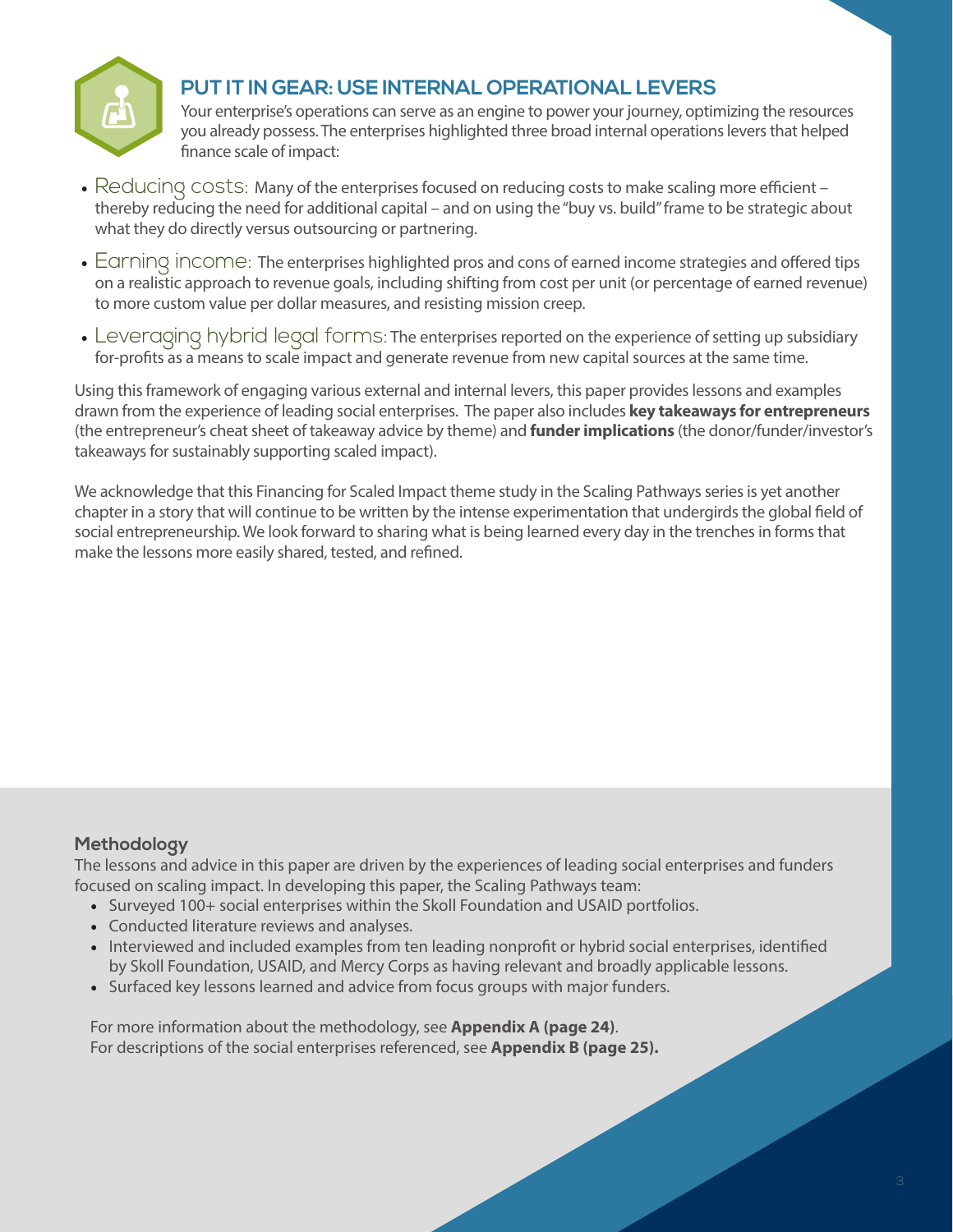## **STRATEGIES FROM THE FIELD TO FINANCE SCALED IMPACT**

The following section details the key mindsets and strategies that social enterprises in our sample pursued to finance impact at scale. We break down the strategies into succinct lessons, each with an example or two to illustrate the point. Below is a summary list of the strategies and relevant lessons you will encounter.





**PUT IT IN GEAR: USE INTERNAL OPERATIONAL LEVERS**

[Page 14](#page-15-0)

| <b>REDUCE COSTS</b>           | <b>EARN SOME OF YOUR INCOME</b>                        | LEVERAGE HYBRID FORMS             |
|-------------------------------|--------------------------------------------------------|-----------------------------------|
|                               |                                                        |                                   |
| Seek opportunities for cost-  | Be realistic about revenue goals.                      | Leverage hybrid forms to increase |
| efficiency.                   | Use a metric that measures value or impact             | income and extend impact.         |
| Consider buying vs. building. | per dollar spent.                                      | Keep strategy and ownership       |
|                               | Avoid mission creep as you seek sustained<br>revenues. | aligned with mission.             |
|                               | Explore ways to cross-subsidize within mission.        |                                   |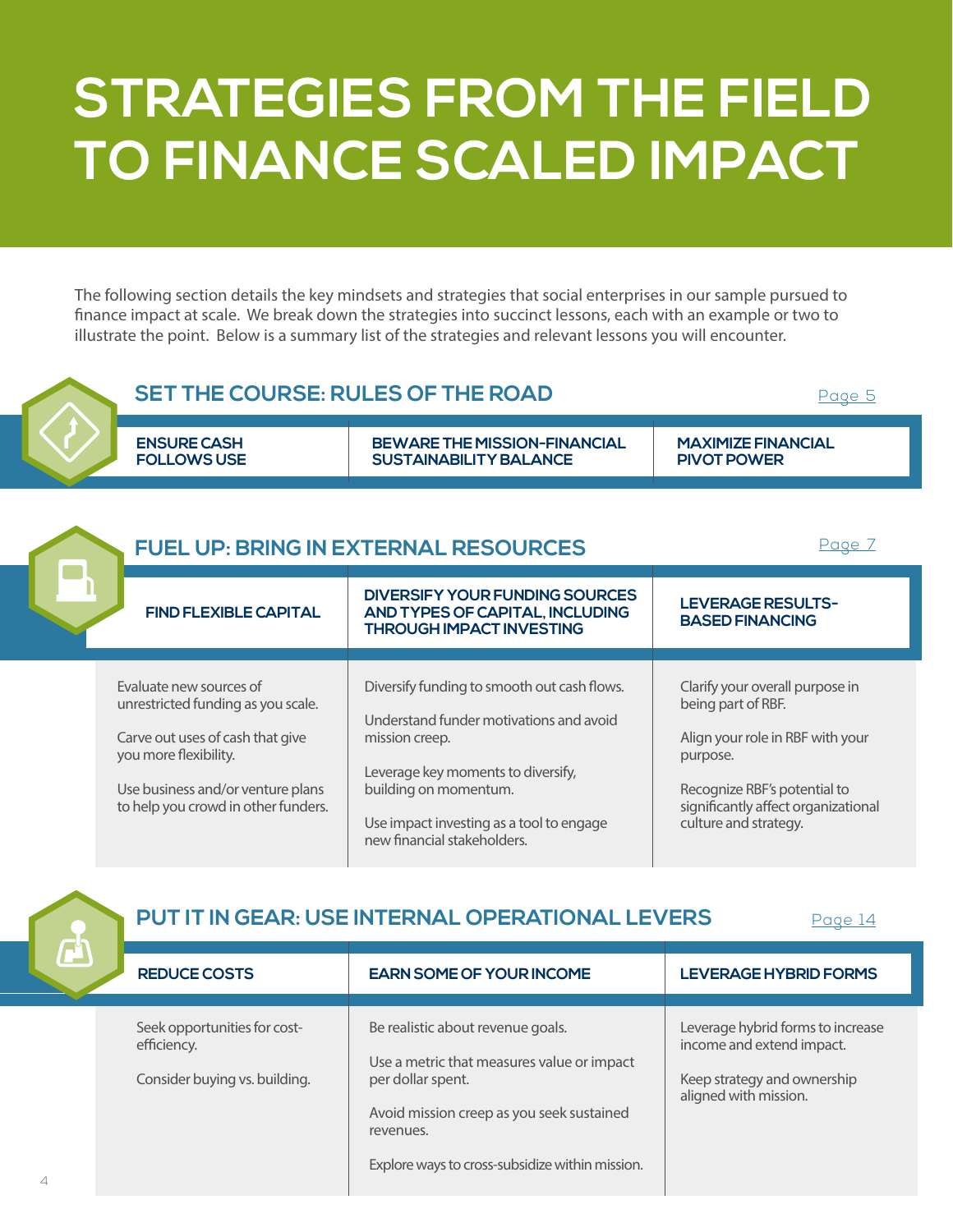<span id="page-6-0"></span>

Every organization undergoes an evolution of capital over time. But how do you ensure that that evolution supports your scaling goals instead of the whims of available capital driving your goals? The organizations we interviewed used three interrelated mindsets, or rules of the road, to set their course and make decisions about the best mix of external capital and internal/operational levers. So, before selecting your tactics, keep these elements top of mind:

#### **Ensure Cash Follows Use**

Generally, the most effective financing strategies stem from the organization creating a clear strategic direction and then working to find funders and sources that fit that strategy. This clarity allows social enterprises to make choices at each stage of their scaling journey about the best sources and types of capital, whether it be capital that allows for flexibility to test and iterate, to assess and prove impact, or to crowd in key stakeholders critical to scale. In the most sophisticated cases, financing serves an integrated function of both achieving a strategic goal and sustaining the organization.

**In the early stages of Living Goods' evolution, it raised flexible capital from philanthropic funders that allowed it to test and iterate its model.** As it reached a point where it needed larger sums of capital to fuel scaling of its proven model, Living Goods (LG) evolved from focusing on only individuals, foundations, and corporations, to pursuing bilateral and multilateral funders. Although typically more constrained, this funding allowed LG to layer on larger tranches which it hopes to continue to grow over time. Looking ahead, LG seeks to further engage domestic governments to work in partnership on delivering health outcomes. It is pursuing this long-term strategy, in part, through the exploration of results-based financing in Uganda. LG believes this strategy could unlock a pathway to engage local governments more directly in performancebased contracts by creating a simple replicable mechanism to increase accountability of service providers and to allow the government to contract key outputs—rather than focusing on inputs and processes. In Kenya, LG is also working closely with government to develop a contracting template for community health that the government can then use to contract non-state actors for delivery of niche services that would complement existing infrastructure and strengthen the health system. This is inherently a lengthier, more customized process but one that LG believes is necessary to change systems around the developing world to effectively respond to health challenges.

#### **Beware the Mission-Financial Sustainability Balance**

Many social enterprises think about using revenues from their own work to drive towards sustainability, ideally to unlock new forms of capital needed to scale (e.g., impact investment capital) or to become less dependent on external capital. Social enterprises can make significant progress toward achieving operational self-sufficiency or sustainability. Yet there are very often natural limits in an organization's ability to pursue this objective without sacrificing mission goals. Many of those who have navigated these natural limits have emerged with increased clarity that enables them to pinpoint a more feasible balance. In turn, they become more proactive in accepting only funding relationships that are aligned with this clarity.

**In 2012, Root Capital launched a strategy for scaling impact that focused on growing and diversifying its loan portfolio.** Knowing that margins on loans to small and growing agricultural businesses were small, one of the goals of this strategy was to achieve a high enough loan volume to become operationally self-sufficient. Root Capital funded this strategy by bringing in additional loan capital at the top of its capital waterfall—i.e., those expecting the greatest return. After two years of executing the plan to significantly grow and diversify its loan portfolio, Root Capital began to see that many of its new loans were going bad. Its aggressive scaling plan to achieve operational self-sufficiency had pushed Root Capital outside of the natural limits of its market. Root Capital decided to write off the bad debts, but also mined the data it had to understand the drivers of risk and impact. This data analysis turned into a framework called the Efficient Impact Frontier.6 The framework allows Root Capital to pinpoint an efficient goal point when trying to blend financial and social return at the portfolio level and to communicate this with clarity to stakeholders, including investors and funders.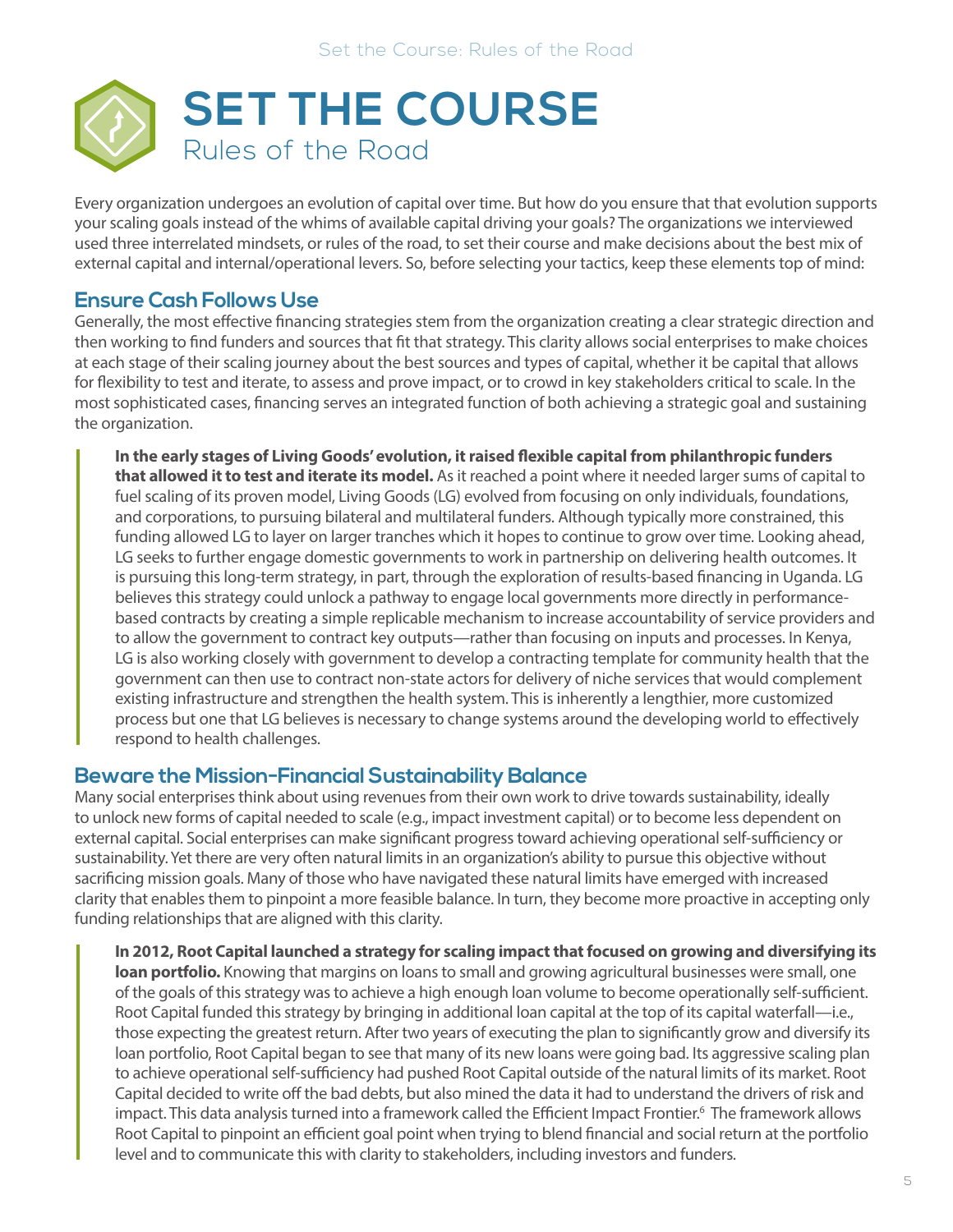#### **Maximize Financial Pivot-Power**

Every social enterprise has experienced times when things didn't go according to plan. While the enterprise had set out a strategy for scale, it found itself needing to make a pivot. Those who navigated these pivots most effectively were the ones with a funding mix that allowed for maximum 'pivot-power'—often meaning flexible capital, diversified funding sources, and/or excellent funder relationships that allowed for key course corrections. Many pivots also resulted in the pursuit of new strategies that required different funding mixes, which meant letting some funders go and pulling in different ones to ensure alignment to the new strategy. While this is never an easy process, we saw many examples of organizations adopting transparent, datadriven approaches to bringing their funders along through their pivots.

**In the above example, Root Capital had pivot-power.** In addition to the loan capital it took on, it had also built a strong foundation of philanthropic funders who were in the funding mix because they could tolerate more risk and were deeply mission-aligned. As Root Capital pivoted, these funders were an important backbone. Root Capital continues to evolve its scaling strategy, focusing on scaling by building more value-chain partnerships in high-need areas in the agricultural sector, in addition to executing field building work. This evolution has required Root Capital to realign its funding mix, including losing some funders and growing the lower part of its capital waterfall through more subordinated debt and additional philanthropic capital. The process has helped "*to deselect some one-issue voters*"7 as founder Willy Foote puts it, but has also led to some funders doubling down on their commitment to Root Capital. Those who do remain are more mission-aligned.

These three mindsets—ensuring cash aligns with use, being cautious of mission and sustainability trade-offs, and maximizing pivot-power—are important ways that entrepreneurs can ready themselves for the inevitable roller coaster journey of financing their scaled impact. The rest of our paper details specific internal and external financing strategies—lessons and advice that entrepreneurs have shared with us. As you read them, we recommend that you do the following:

- Look for analogies for things you are exploring. What have other ventures tried that could be appropriate for you?
- Analyze your own strategic objectives and assumptions. Read a section with your team and work to understand how the issues are playing out within your own work. What are you doing to learn what's working best?
- Consider the broader strategy (i.e., bringing in flexible capital) before jumping into specific tactics. You may find more than one way to achieve your goals.
- Remember that funders too have evolving mindsets and that there are few written rules of the road for what will be most effective. Be as clear and proactive as you can about what you are currently trying to achieve and have confidence that eventually you will find funders who align with your evolving objectives.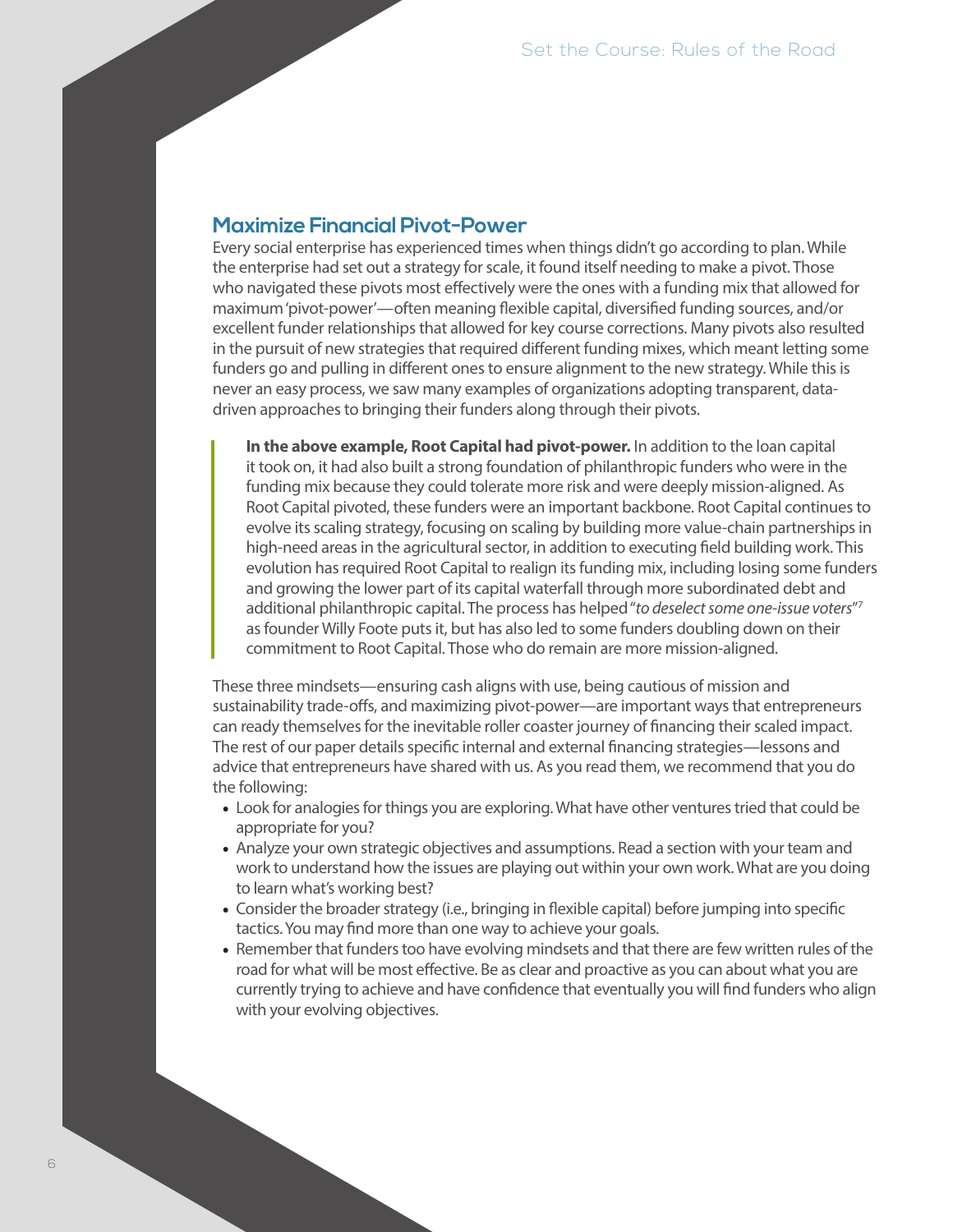<span id="page-8-0"></span>

For many social entrepreneurs, external funding is fuel that can speed up or slow down their scaling journey. While for-profit entrepreneurs commonly depend on investment vehicles like debt and equity financing, the external sources of capital for nonprofits are increasingly diverse. Social enterprises can choose from a vast array of external financing options, including foundation grants, corporate and individual donations, government grants and contracts, results-based funding, loans, program-related investments, guarantees, recoverable grants, and donation and debt crowdfunding (see Appendix C for brief descriptions of 13 types of capital).<sup>8</sup> The social enterprise's charge is to determine which kinds of funding relationships can best create a recurring and predictable stream to scale the impact it seeks.

#### STRATEGY ONE: **Find flexible capital**

Experienced social entrepreneurs cite flexibility as the most important attribute of external financing, giving them the room to iterate their model and shift resources as they learn more about the nuances of the need they are addressing and as the ecosystem changes. "Flexible" capital is capital that can be repurposed as new needs arise, and can be completely flexible (e.g., a general support gift) or somewhat restricted (e.g., a grant that releases payments according to broad milestones but does not dictate how to reach those milestones). Flexible capital is in contrast to more highly restricted capital, which often comes with extensive requirements for reporting against an original budget, or grant reimbursements that are issued only as predefined expenses are made.

Social enterprises understand the rationale for why many funders must constrain their funding to agreed purposes and line items. At the same time, many enterprises spoke about trying to increase their unrestricted donations or grants as a hedge against inevitable setbacks or challenges, or against central administrative costs that can be hard to fund. While many grants are in fact restricted to specific programmatic uses, the entrepreneurs in our sample reported using a number of strategies to identify more flexible funding sources, provided narratives for different types of grants/donations, and made the case to potential funders for this type of flexibility.

#### LESSON: **Evaluate new sources of unrestricted funding as you scale**

**Water.org on unrestricted funding from corporates.** While many organizations rely on traditional sources of unrestricted capital, such as high net worth individuals, Water.org found great alignment with corporate partners. While its corporate foundation partners typically provide restricted grant funding, Water.org has received significant, unrestricted funding from corporate partners.

In addition to individual donors and corporate partners, other interviewees discussed sources of unrestricted capital ranging from low-interest loans (assuming a business model that can support regular loan payments), earned income, crowdfunding, competitions or awards, some accelerator programs, and more.

#### LESSON: **Carve out uses of cash that give you more flexibility**

**One Acre Fund on having an unrestricted funding "story" and balancing restricted and unrestricted capital.**  One Acre Fund (1AF) has a funding mix of about 60% restricted and 40% unrestricted capital. In large part, this has to do with donor segments (e.g., 1AF seeks "big bets" from individuals, which typically come as unrestricted grants) and clear guidelines about saying no to funding (i.e., it does not take restricted funding for programs it would have to newly create). To support this approach, and in order to resonate with the intended donor, 1AF recommends crafting a clear vision and story of how unrestricted funding will be used. For example, many donors are interested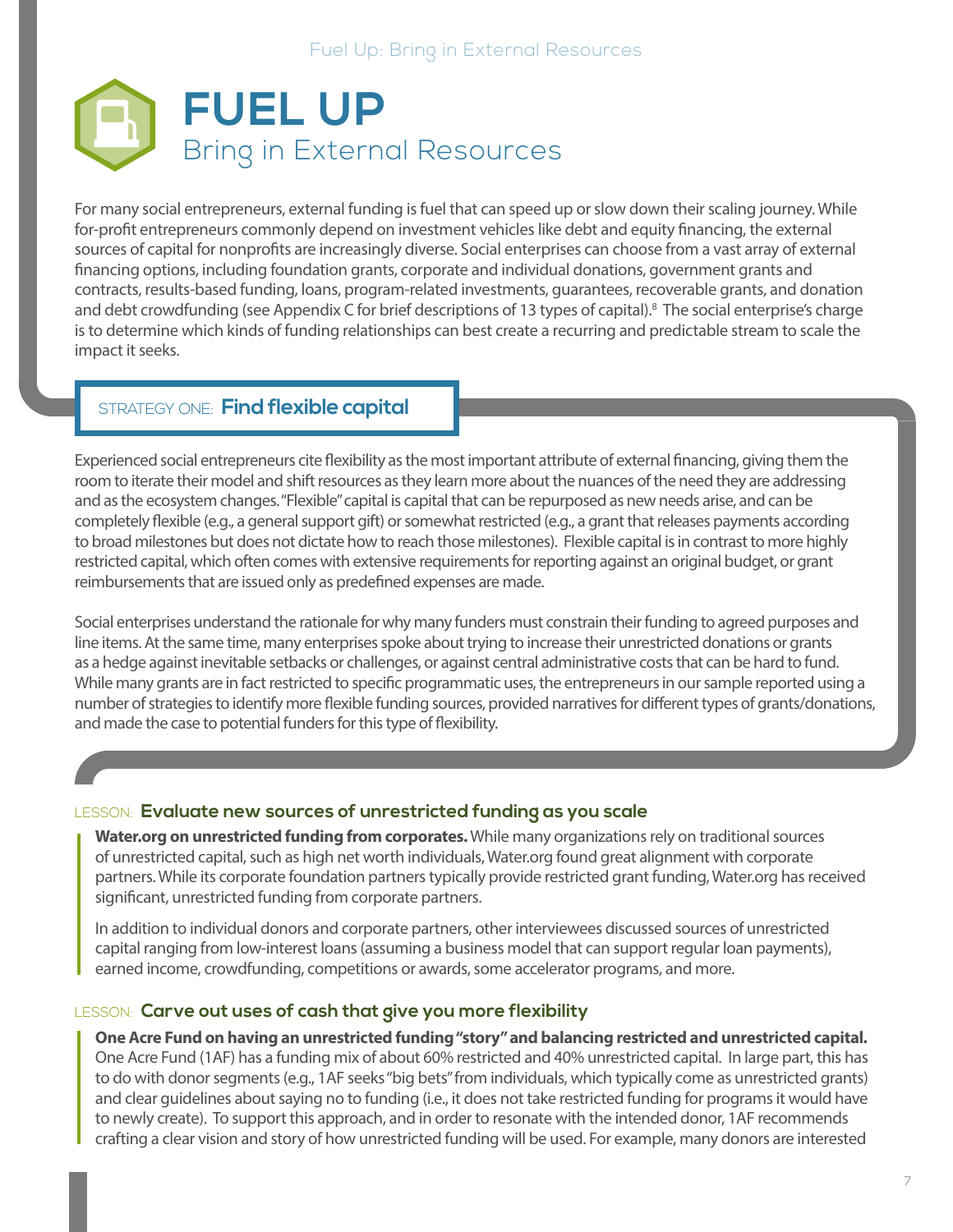<span id="page-9-0"></span>to scale what works, so 1AF makes a case for support to scale its core program (without making specific promises about particular geography). They also highlight core attributes of their core program – the SROI (social return on donor dollars, showing how far donor dollars can go), the program's replicability and scalability, and - most importantly - the program's impact on farmers. 1AF's mix of unrestricted and restricted funding allows it to support the more difficult components to fund, such as shared administrative services and broader field-building.

**Water.org on R&D funding.** Water.org previously created and ran a "New Ventures Fund" to support R&D around new innovations. This innovation focus is a core strength of Water.org about which it is able to tell a clear story, providing examples of innovations that have succeeded (including the pilot and launch of Water Equity). With this fund in place, donors that were not comfortable with completely unrestricted funding, or who wanted to use their philanthropy more as "risk capital" could allocate their dollars to the fund, understanding its intended purpose and history of success. Meanwhile, Water.org was able to attract more flexible funding that was not restricted to specific programmatic outputs and outcomes.

#### LESSON: **Use business and/or venture plans to help you crowd in other funders**

**Water and Sanitation for the Urban Poor (WSUP) on unrestricted funding through a business plan.**  Neil Jeffery, current CEO of WSUP, credits WSUP's four-year largely unrestricted grant from UK's DFID with helping to support the entire business plan against which WSUP was operating—as opposed to just supporting a specific program activity or set of outcomes. The funding gave WSUP stability over a number of years, allowing it to test and adapt its intervention, and push resources into different areas as it needed to pivot to achieve its plans.

**Living Goods on a Venture Capital approach to grant fundraising.** Chuck Slaughter, founder of Living Goods, infused his deep commercial experience and approach to running a business into LG at its inception. He created a business plan and made a confident and compelling case to funders, which included his vision and plan, his team, and their track record. Importantly, he did not waiver on needing unrestricted funding to test and iterate his model to meet tangible milestones. Once he got a few funders to sign on to his plan, others joined. In the first few years, he raised several grants of \$100,000-300,000, for which 90% of the money was unrestricted. This approach continues in 2018, as Living Goods maintains a significant portion of unrestricted funding.

| Getting started                                                                | Digging deeper                                                                                                                                                           |
|--------------------------------------------------------------------------------|--------------------------------------------------------------------------------------------------------------------------------------------------------------------------|
| • Sell funders on your vision and milestones rather than                       | • Through detailed cost accounting, tell a clear story with specific                                                                                                     |
| on your specific activities in order to give yourself the                      | figures about what you need unrestricted money to do and why                                                                                                             |
| most room to develop and shift resources according to                          | it is necessary.                                                                                                                                                         |
| need. <sup>9</sup>                                                             | • Be crystal clear about the costs that will not decrease as you scale                                                                                                   |
| • Create a clear operating plan and treat your donors                          | your model and thus will require ongoing unrestricted subsidy.                                                                                                           |
| and investors as partners, informing them as you learn,                        | • Carve out an R&D fund to encourage investment from donors                                                                                                              |
| so that you can build trust. The more trust, the more                          | interested in funding innovation but less willing to commit to                                                                                                           |
| likely they will provide more and more flexible funding.                       | more general flexible funding.                                                                                                                                           |
| • Look to build relationships with local, high-net-                            | • When working with corporates, find out what they care most                                                                                                             |
| worth individuals and corporate donors to raise your                           | about in terms of marketing, branding, or integration with their                                                                                                         |
| unrestricted funding levels.                                                   | businesses. These factors may matter more than restrictions on                                                                                                           |
| • Seek out social entrepreneurship-focused                                     | the cash they provide.                                                                                                                                                   |
| foundations and accelerator programs, which aim to<br>invest flexible capital. | • If you have recurring revenues and can afford regular payments,<br>consider low-interest loans as a strategy to garner capital with<br>more flexible use restrictions. |

#### **FLEXIBLE CAPITAL: ADVICE FROM THE FIELD**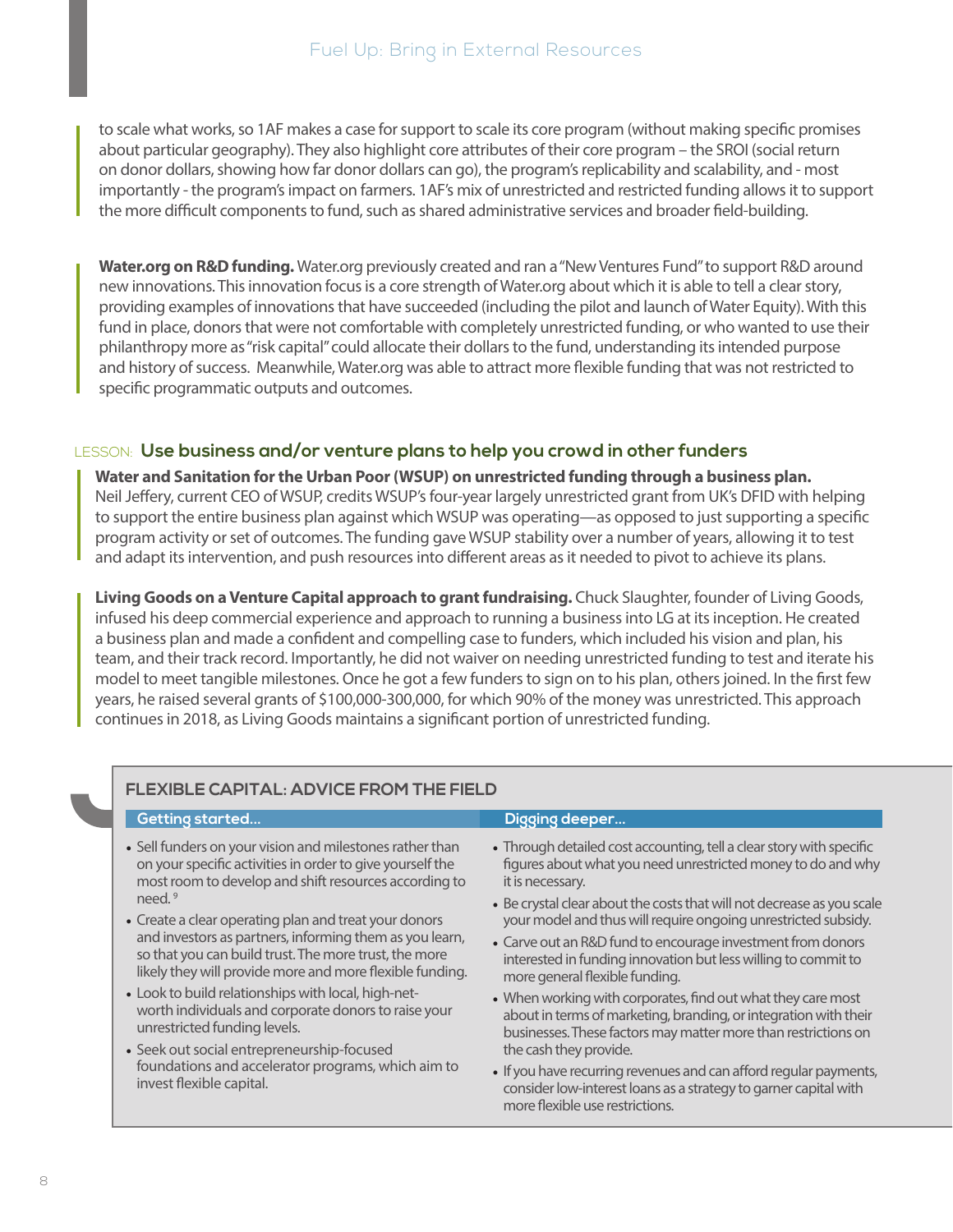## <span id="page-10-0"></span>STRATEGY TWO: **Diversify your funding sources and types of capital, including through impact investing**

Aiming to create funding relationships with a diverse group of funders has several advantages, and may be legally required for nonprofits in some countries. Diversifying sources reduces the risk of any one funder changing strategy and evens out cash flow. Diversifying by instrument can help blend different kinds of capital to achieve different strategic goals. However, diversification across different kinds of funders, interests, and goals can be costly to cultivate and manage. For example, government funding is usually reliable once in place, but can also come in irregular tranches and cause cash flow problems. New funders may ask the organization to add activities that are not within scope, or actively pursue interests not aligned with those of the organization. Looking for new, diversified funders is easier if you have new data or success stories to share and a story of momentum. Organizations with strong revenue models can also engage with impact investors to diversify their capital mix.

#### LESSON: **Diversify funding to smooth out cash flow**

 **WSUP on the ups and downs of government aid grants.** WSUP started with a large unrestricted grant from DFID. While this was critical to its initial success, the distribution schedule was hard to manage—in Jeffery's words, it was "lumpy," leading WSUP to have periods where it would have to hold back on plans while the money ran low, and then ramp up quickly to spend the sums that came in. By 2014, DFID funding was 45% of WSUP's budget, and it decided to diversify to smooth out its cash flow. WSUP pursued bilateral funders, including the US Agency for International Development (USAID) and the Australian Development Agency, as well as grants from large and medium-sized foundations, such as the Bill & Melinda Gates Foundation and Stone Family Foundation, and private companies such as The Coca Cola Company. In 2018, DFID funding—which had not decreased—was 31% of WSUP's budget.

#### LESSON: **Understand funder motivations and avoid mission creep**

**Educate Girls (EG) on Corporate Social Responsibility (CSR) funding in India.** As of 2014, businesses in India with annual revenues of more than 10B rupees (\$154M) must give away 2% of their net profit to charity. While this is a significant opportunity to diversify funders, EG reports that working with companies this way has been a mixed bag. It has a few strong CSR partnerships and some disastrous ones. For example, corporates often express interest in having EG expand to areas where these corporates have a presence, but where it doesn't make strategic sense for EG to enter. EG has also faced circumstances where corporates want to incur favor with governments and request EG to provide new services outside its core program (such as low-cost toilets), requiring EG to actively manage relationships with governments as it declines such partnerships.

#### LESSON: **Leverage key moments to diversify, building on momentum**

**Living Goods on diversifying post-Randomized Control Trial (RCT).** Living Goods received very positive results from its first RCT in 2014, showing that its model reduced child mortality by more than 27% in communities in which it worked—at an annual cost of less than \$2 per person. LG used those results to inform a new four-year scaling plan that included quadrupling growth. LG went back to its existing funders with its ambitious plan, and the majority of funders responded by doubling or tripling their funding. Based on those commitments, LG was able to interest new funders to fill out the remainder of its needs, ultimately engaging 15 core funders and a handful of small individual donors to support its scaling plan.

#### LESSON: **Use impact investing as a tool to engage new financial stakeholders**

Organizations wanting to diversify through impact investment capital have been experimenting in a multitude of structures. We include two examples here, showing a bit more detail on lessons in bringing investment capital into your nonprofit as a new source of external capital, and in spinning out a nonprofit subsidiary to raise debt funds.

**Root Capital on the challenges of blending colors of money inside an organization.** Root Capital founder Willy Foote realized early on that diversifying their capital base made sense because they had different and distinctive uses and business models within their organization. The loan portfolio could be financed with lowinterest loans and the training and field building could be subsidized with grants. He and the team created a "layer cake" of different kinds of funding the organization could leverage for various purposes.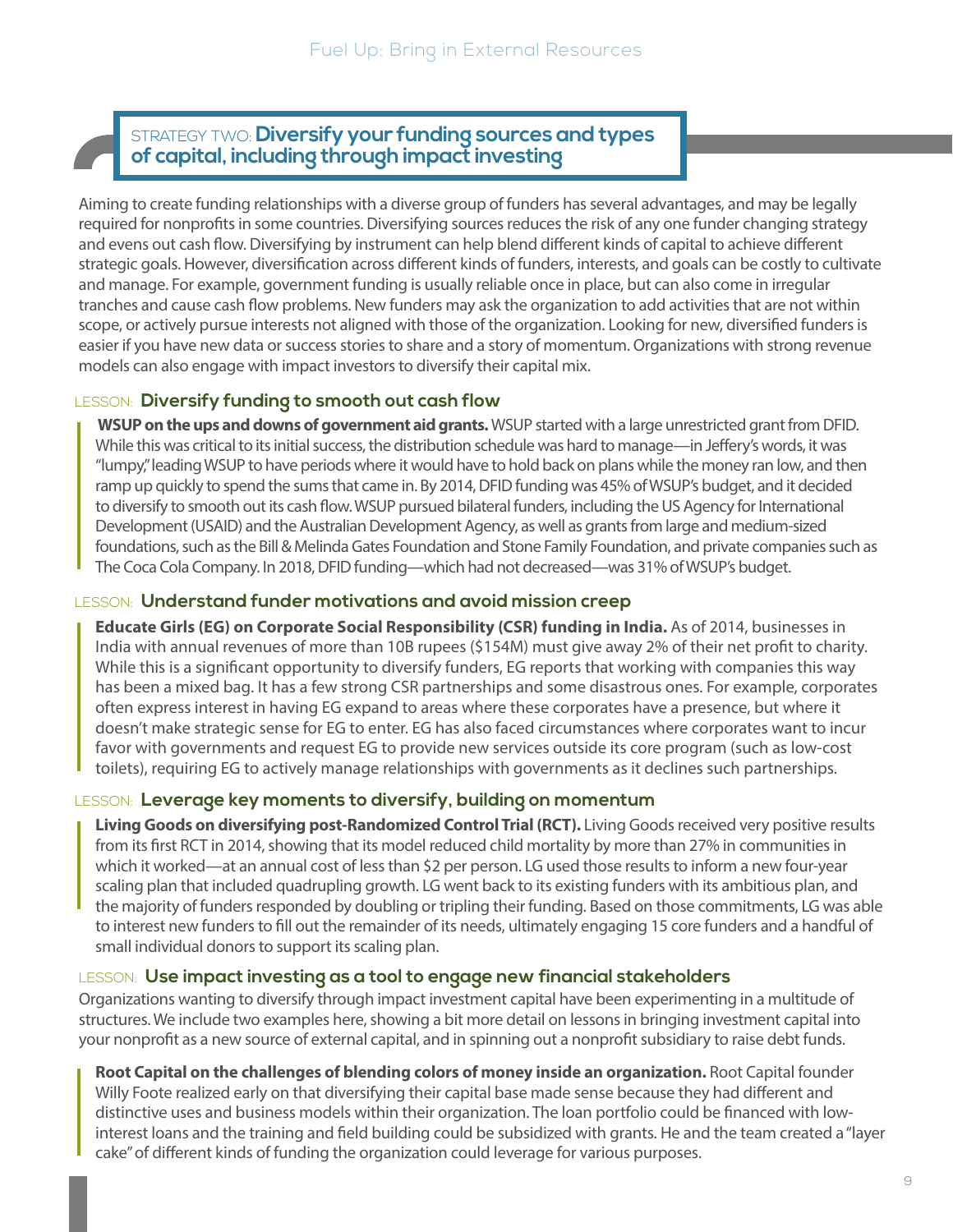Years later, though, he says he "was guilty of not being crisp enough about the different expectations you have to set with the kaleidoscopic stakeholders you have to bring together." He set expectations for the entire organization around reaching complete self-sufficiency as he experimented with growth on the investing side. Today, he says, "Even though we expect to fully repay all of our loans, we will never set expectations again that we will be fully break even at the organizational level. So, everyone understands now that we are all about impact and additionality."

#### **Water.org on spinning out a nonprofit impact investment manager, WaterEquity, to meet market demand.**

A core part of Water.org's model is to provide technical assistance, along with small grants, to microfinance institutions (MFIs) to reduce the cost and risk to those MFIs to launch and scale water and sanitation-related microloans. This model has been incredibly successful, but Water.org recognized that, with more affordable debt financing, the MFIs could further scale these portfolios to meet increasing demand. In addition, Water.org saw an opportunity to provide more affordable debt financing to enterprises across the water and sanitation supply chain serving the world's poor. It piloted an \$11 million fund, raising equity from accredited impact investors and providing debt financing to seven microfinance institutions. After the successful launch of this Fund, Water.org launched a separate organization, WaterEquity—the world's first impact investment manager dedicated to investing in local, highgrowth enterprises serving the water and sanitation needs of the poor with a focus on Asia, Africa, and Latin America.

Today, WaterEquity raises money from institutional and impact-first investors including forward-thinking corporations, foundations, financial institutions, entrepreneurs, and socially conscious individuals. Structurally, Water.org and WaterEquity—as two nonprofits—are legally independent, though they share a CEO and cofounders (Gary White and Matt Damon) and one board member. In its first year, WaterEquity's inaugural \$11 million Fund helped 225,000 people and is on-track to reach one million people over its seven-year life. As the Fund's investments continue to perform, it has already returned capital to owners in 2017 with a higher-than-expected annual distribution payment of 3.6 percent.

In April 2017, WaterEquity went to market with a new, \$50M Fund. Committed investors include the Overseas Private Investment Corporation, Bank of America, and the Conrad N. Hilton Foundation and Skoll Foundation. WaterEquity estimates the investments will impact the lives of 4.6 million people, generating a 3.5 percent financial return at a near zero philanthropic cost. Executive Vice President of Business Development and Investor Relations, Alix Lebec, anticipates that WaterEquity will reach \$250M in assets under management by 2022, helping the organization break even. While the need for higher returns, enhanced liquidity, specific geographic restrictions, and fund size have prevented some investors from investing, WaterEquity sees tremendous potential for future funds.

#### **FLEXIBLE CAPITAL: ADVICE FROM THE FIELD**

#### **Just considering... Getting started... Digging deeper...**

- 
- 
- Note that diverse sources can help you smooth out cash flow but can also create more relationships to manage, come with more restrictions, and require additional management and staff time to service a larger number of relationships.
- Pay close attention to political costs with your current stakeholders as you triangulate relationships with new entities.
- Build a story of momentum with your current funders to provide a signaling effect to help get new funders to commit.
- Ensure alignment between funder goals and your own; if your goals cannot be aligned, say no to the cash.
- Avoid mission creep at the programmatic level as you diversify relationships.
- For most government funders, you need to provide higher evidence of impact, so plan for that as you diversify.
- Take the lead with funders; drive your own deal terms.
- If you have both investors and donors, be crisp in communicating your goals to both and setting expectations with each. Be sure each understands what you are learning overall so that none is surprised by your strategic pivots.
- Look for creative ways to engage with impact investors, and don't be afraid to invent new structures that work best for both of you.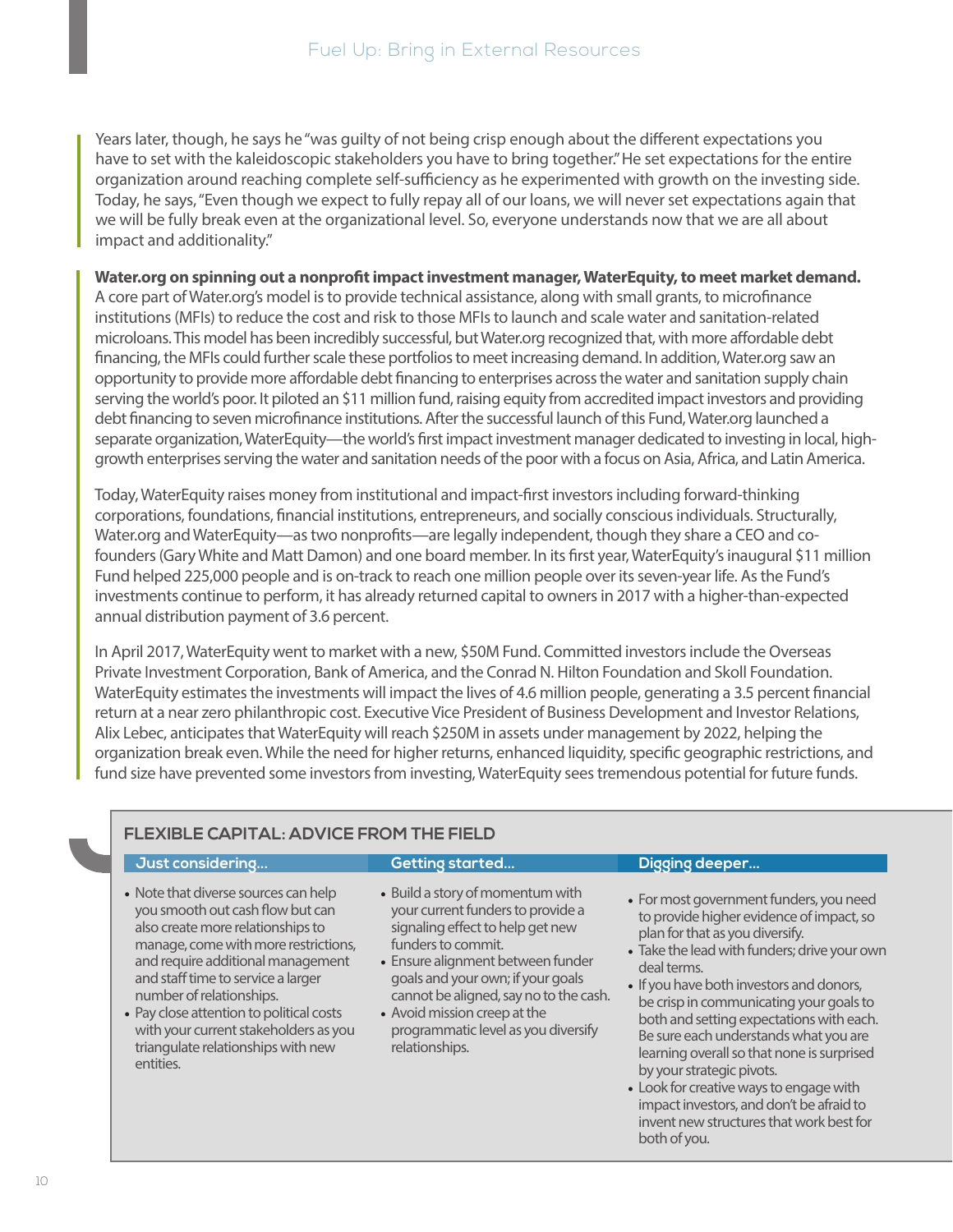### <span id="page-12-0"></span>STRATEGY THREE: **Leverage results-based financing (RBF)**

Many organizations around the world are starting to experiment with results-based financing (RBF), where a payer (a foundation, international donor, or government) conditions its payment to a service provider (an NGO or private company) on desired outcomes. Results-based financing is often seen by ventures as a tool to unlock private and/or public capital and provide flexibility to achieve outcomes. These structures incentivize service providers to drive toward cost-effective impact and funders—including governments—to recognize the full costs of achieving targeted outcomes.

An RBF tool that is gaining popularity is Social Impact Bonds (SIBs, also known as Pay for Success contracts or Social Benefit Bonds). SIBs are unique in that they involve an investor who provides the capital up front with the promise of repayment with some level of financial return if outcomes are achieved.



Gustafsson-Wright, Gardiner, and Putcha (2015).

The basic structure of a SIB is that an investor provides up-front financing to the service provider(s), often through an intermediary (1 and 2). The service provider uses this working capital to deliver its programs to populations in need with the flexibility to adapt and adjust as it drives towards specific outcomes (3). Once outcomes are achieved (4) and verified by a third-party evaluator (5), an outcome payer (often a government entity) pays the intermediary (6), who pays the private investor the principal plus an additional return on investment based on the level of outcomes achieved (7).10

A Development Impact Bond (DIB) is a SIB that occurs in the typically riskier environments of low to middle income countries and has a broader range of possible outcome payers, including donors, foundations, multilaterals, bilaterals or intergovernmental financial institutions, nonprofits, corporations, or government.

As of early 2018, there were just over 100 contracted SIBs and DIBs, with only 6 DIBs located in low to middle income countries. Two of the organizations in our sample were ready to share lessons from their experience with RBF and DIBs to unlock new private sector capital. Living Goods had done some development work on a DIB and ended up with a pay for performance agreement, and Educate Girls had created one of the six DIBs in the world (in 2018) which is now in the implementation phase and set to conclude in June 2018. A third organization in our sample, mothers2mothers (m2m), had published information on two DIBs in later stage development in South Africa, but was not yet ready to share its perspective.

Despite the very small sample size, there are already important lessons from the enterprise perspective on the pros and cons of using results-based financing as a strategy for external financing.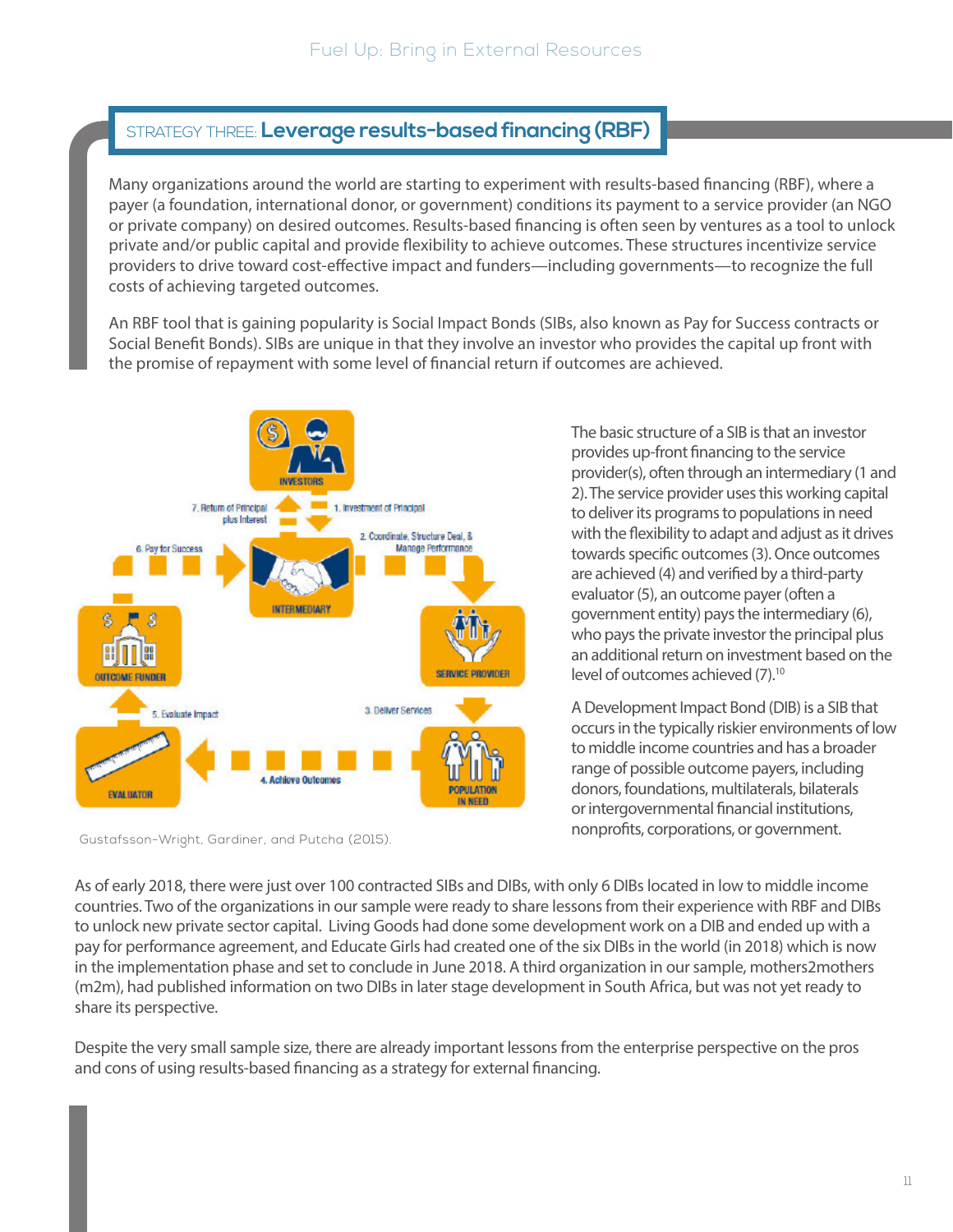#### <span id="page-13-0"></span>LESSON: **Clarify your overall purpose in pursuing Results-Based Financing (RBF)**

**Living Goods on why impact bonds can be too complicated as an initial engagement strategy for governments.** According to Lisa McCandless, Chief Development Officer of Living Goods, "Since our goal [in exploring RBF] was to attract more sustainable funding—bilateral and multilateral funding and ultimately local government funding—into the community health space, we decided that above all the structure needed to be simple, and easily replicable." At this early stage, they decided to forgo an impact bond, and entered instead into a pay for performance contract with a philanthropic funder to pilot an RBF mechanism in Uganda, that the Ugandan government could eventually integrate into the public sector health system. The mechanism includes payment metrics that are aligned with government interest, and an independent evaluator to verify results, but does not depend on the involvement of outside investors to provide upfront funding in exchange for earning a return. When the mechanism is adopted by government after the pilot, LG might consider working with the Ugandan government to set up an impact bond to take their impact to scale.

**Educate Girls (EG) on exploring a DIB to diversify revenue, and realizing it is also an opportunity to incentivize local service partners to focus on outcomes.** The Educate Girls DIB aims to enroll out-of-school girls and improve both girls' and boys' literacy in English, Hindi, and math by funding Educate Girls' intervention in Bhilwara district of Rajasthan, India. It used the impact bond structure to unlock new funding streams but also to establish an "unprecedented razor-sharp focus on impact. The ultimate aim is for the DIB to serve as a proofof-concept of the idea that introducing incentives, giving service providers discretion, and encouraging them to innovate (among other features) can drive greater impact, opening the door for a new development practice focused on results."11

**mothers2mothers (m2m) on exploring two DIBs to enable efficient government support of scalable interventions.** According to a recent Brookings Institution report, two federal government departments in South Africa worked together with the University of Cape Town's Bertha Centre to develop two simultaneous tenders for new DIBs in the Western Cape region—one focused on child development and another on child health. The proposed DIBs include social venture m2m as an intermediary. Both DIBs aim to identify and strengthen intervention models that can be further scaled.12 Stakeholders view the DIB as an opportunity to assess the true cost of achieving the intended outcomes and to more efficiently invest in these outcomes at scale.<sup>13</sup>

#### LESSON: **Align your role in the Social Impact Bond or Development Impact Bond with your purpose**

**Educate Girls on deciding to lead its own DIB as sole service provider.** EG initially thought about RBF as part of a grant proposal, but the grant didn't come through and EG was unable to engender much interest from others until an executive at Warburg Pincus's India division (WP) got excited by the RBF idea. He, along with WP, gave EG a grant to create an RBF model, which EG used to design and test an outcomes-focused pilot in one defined area of Rajasthan. EG saw faster change when it started focusing on outcomes instead of outputs, which it had been using to track performance for over a decade. It was the pilot's results which prompted EG to lead the development of larger DIBs and start pitching to investors and donors in the UK and US. Soon EG met UBS Optimus Foundation (UBSOF), which became its investor, and found Instiglio, which helped it identify CIFF as the outcome payer. "We didn't really strategize for this. We came across it, pilot tested it, then, once we saw the potential, pursued it wholeheartedly," said Maharshi Vaishnav, Global Development Director. The resulting structure was designed around their collective needs: EG is the sole service provider, CIFF is the outcome payer, UBS Optimus Foundation is the investor, and ID Insight and Instiglio are outcome evaluators and project managers/intermediaries. This DIB was the first in education in a developing market, and took over 3 years to close.

**m2m on taking the role of an intermediary partner rather than a service provider.** Social enterprise m2m took the role of an intermediary (as opposed to a service provider) in order to expand its reach and capacity in working with other service groups.14 According to the Brookings report, in this capacity m2m became qualified as the performance intermediary for the offer and set the terms for engagement with all of the other service providers. The m2m team and their partners also created a new legal entity—a nonprofit special purpose vehicle (SPV)—that would become a holding organization for both of the Western Cape bonds so that they could service future bonds with the same structure.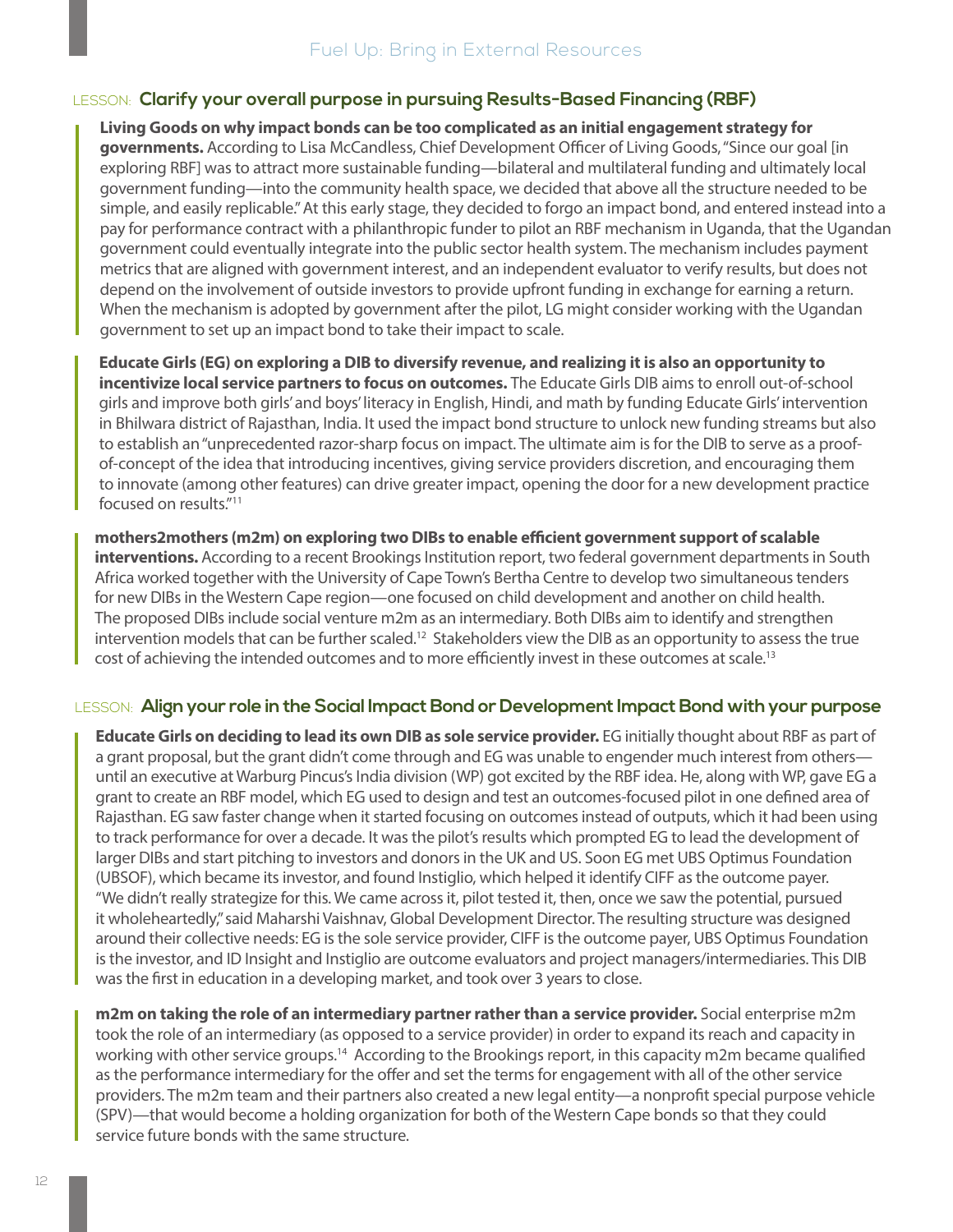#### LESSON: **Recognize Results-Based Financing's potential to significantly affect organizational culture and strategy.**

**Educate Girls on how the DIB has changed its organization's overall performance systems.** Prior to the DIB, EG was focused on activities and outputs: how many life skills sessions were held, how many girls were attending school, etc. Funders had required EG to report these metrics, and were satisfied as such. According to Vaishnav, "But now we're outcomes-focused. Our two outcomes in the DIB contract are enrollment of girls and learning outcomes of children. There are activities that drive each outcome. This has also shortened our self-correction time. We used to gather 25 district-level indicators on mobile phones, and it took two to three months to clean and analyze the data. By the time the management decided on a red flag and course correction, it was taking six months. With the DIB, we've institutionalized online and offline performance management systems (PMS). Now, we can course correct in two months. This has changed the performance focus of our entire organization."

**Educate Girls on how DIBs can unlock new pathways for scaled impact.** After two-thirds of the full DIB term had elapsed, results showed that the program had enrolled 87% of all out-of-school girls identified in year one and two, and had achieved 50% of the total target for learning progress. Based on this progress, UBSOF would have already recouped approximately 72% of the initial investment in year two. According to Maharshi Vaishnav, "Our current DIB is a proof of concept, but the sheer number of beneficiaries—15,000 kids—means it IS at scale. But we do intend to scale it further." Based on the success of its DIB, EG engaged in advanced talks with a consortium of funders to lead a new multi-service provider outcome-based initiative to target learning outcomes for about 60,000 children five times the scale of the current DIB. This was possible because of the performance management systems and increased capacity for stakeholder management EG built through the DIB.

#### **RESULTS-BASED FINANCING - ADVICE FROM THE FIELD**

#### **Just considering... Getting started... Digging deeper...**

- Do some hard introspection at the team level about why RBF is right for you. Don't pursue it because it's a fad. Do it only if you are genuinely convinced it's strategic and aligned with your goals.
- RBFs take more time and money than you will project. Be ready for that.
- Start with a grant-funded pilot so that you are in a better position to negotiate contracts around what it will take to deliver outcomes. Be proactive and accept only partners who are right for you, who align with your purpose, and with whom you can learn.
- Be wary of building a model based on secondary data, and, especially, on government data: ask how recent and how trustworthy it is (is it self-reported?), and how often it will be updated. Wherever possible, conduct a baseline or use a third party evaluator to conduct one.
- Be very careful on pricing of outcomes delivery since you will be accountable to that price for the remainder of the contract. A strong experimental study can convince stakeholders of your efficacy and help you arrive at a more accurate price point; however, an RCT may be an unnecessarily high bar.

- For RBF offerings, look carefully at the funding envelope. Governments may underestimate the true cost of implementing service. For example, the cost models in government offerings rarely include full legal, administrative, and pre-launch costs. You should double or triple your estimates, and spend the time to fundraise around these items up front.
- Look at everyone's costs, not just your own. If the third-party evaluator is receiving more money than the service provider, the DIB arrangement may not be scalable.
- Don't assume that pro-bono legal help will suffice.
- If you are taking the role of an implementing organization, you will likely have to expand your team to get this done. You'll need to have the best impact assessment and analytics you can afford. And it can take years to find the right people with specialized skill sets.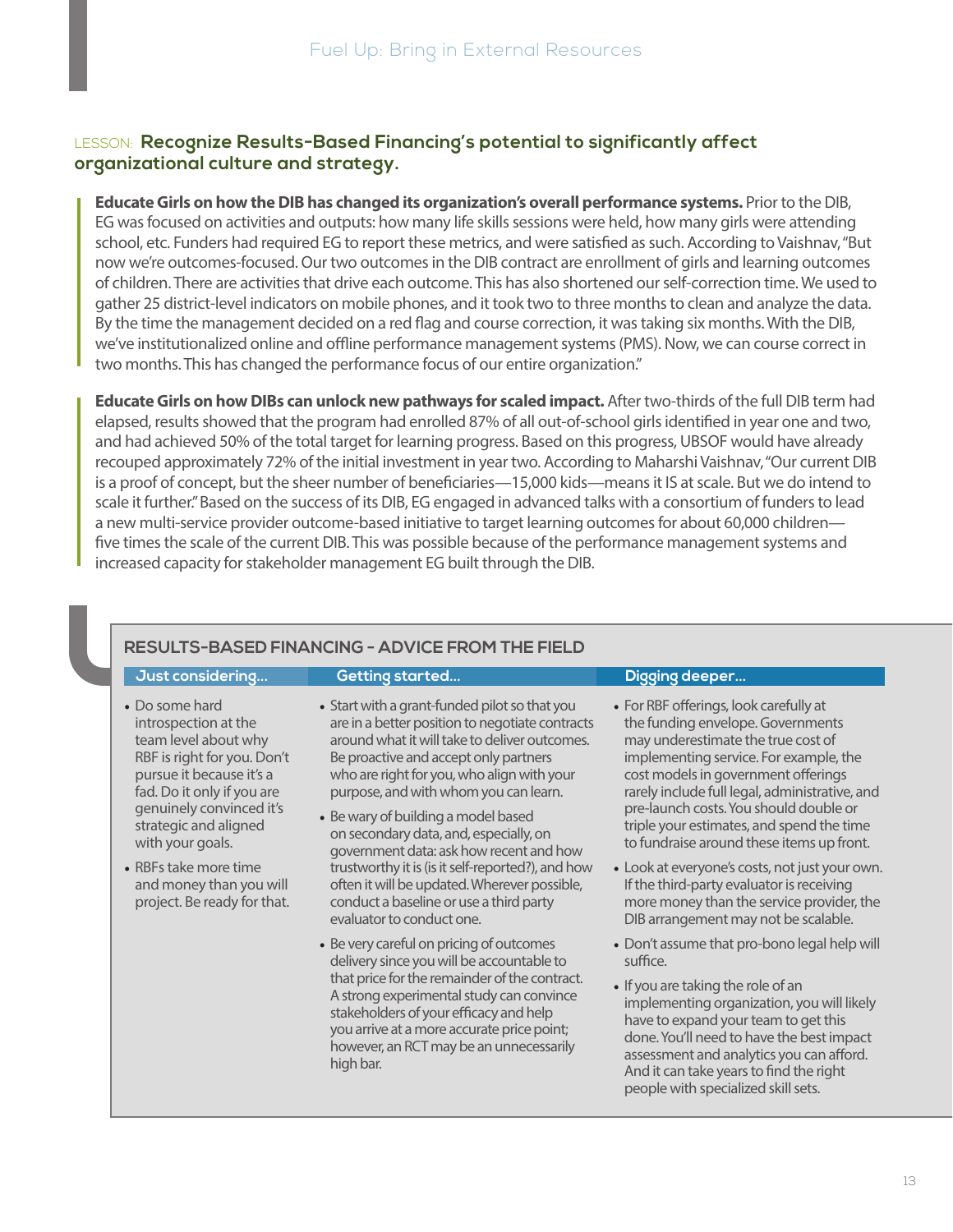<span id="page-15-0"></span>

Social enterprises can accelerate their scaling journeys beyond external financing by finding ways to build financial resources from their own internal operations or decision-making. This might mean reducing the need for funding by more efficiently harnessing inputs or leveraging outputs of their model. It could entail selling products and services to paying customers to produce earned rather than donated revenue. Or, it could involve leveraging a hybrid model—creating different legal entities within their organizations to engage different funding stakeholders in order to achieve income goals.

#### STRATEGY FOUR: **Reduce costs**

Entrepreneurs continually reduce ongoing costs in many ways, including making improvements to the model that decrease operating costs, leveraging opportunities for economies of scale, or increasing the efficiency of required inputs (e.g., materials, human resources, and other supply resources).<sup>15</sup> Another option is to change the "build vs. buy" frame, making strategic decisions about which pieces of the solution the organization needs to operate directly ("build" internal to the organization's operations) versus outsourcing to other organizations ("buy"). Buying could be in the form of having another organization (e.g., another social enterprise, a government partner, etc.) implement a piece of the model or better aligning with other organizations that can deliver complementary pieces of an overall value chain and hand-off to the primary organization, or vice versa.

#### LESSON: **Seek opportunities for cost-efficiency**

**One Acre Fund on piloting efficiencies and using technology for cost savings.** One Acre Fund (1AF) counts cost-efficiency as one of its "absolute priorities," and a philosophy that is embedded throughout the organization. One concrete example is 1AF's focus on testing and rolling out innovations to make its field program more efficient and scalable. 1AF has a rigorous multi-phased pilot process that moves from desk research to small scale pilot (100- 200 farmers to test feasibility, impact, and cost) to scale up trial (1,000-3,000 farmers to further test adoptability) and, finally, to roll out to the core program. This process has led to many successful cost efficiency improvements, including a commonly leveraged cost efficiency driver: technology. Starting in Kenya in 2014, 1AF shifted from a traditional, cash-based repayment model to repayments processed through mobile money service M-Pesa. This shift has resulted in an 85% reduction in payment leakages and an 80% reduction in repayment collection costs for 1AF. It has also resulted in 46% savings in field officer time spent on collections—meaning time freed to work with additional farmers or deepen impact with existing ones.

Examples like 1AF, or like the cost efficiency decisions that an organization like Evidence Action made in East Africa,<sup>16</sup> help to drive down costs and create a foundation that eventually could achieve economies of scale as it grows.

#### LESSON: **Consider buying vs. building**

**VisionSpring scaling through an implementation partner.** Rather than build its own costly salesforce inhouse, VisionSpring recently celebrated selling its 1 millionth pair of low-cost eyeglasses through partner BRAC's network of community health workers. In 2016 alone, BRAC's community health workers conducted 1.2 million vision screenings and reached 61 of 64 districts in Bangladesh,<sup>17</sup> while VisionSpring was able to focus on providing complementary services (supply chain and sourcing, product forecasting, marketing and demand generation, strategy, and a revolving facility). By pursuing a "buy" strategy, VisionSpring was able to keep implementation costs low and focus its revenue on more rapid scale of impact.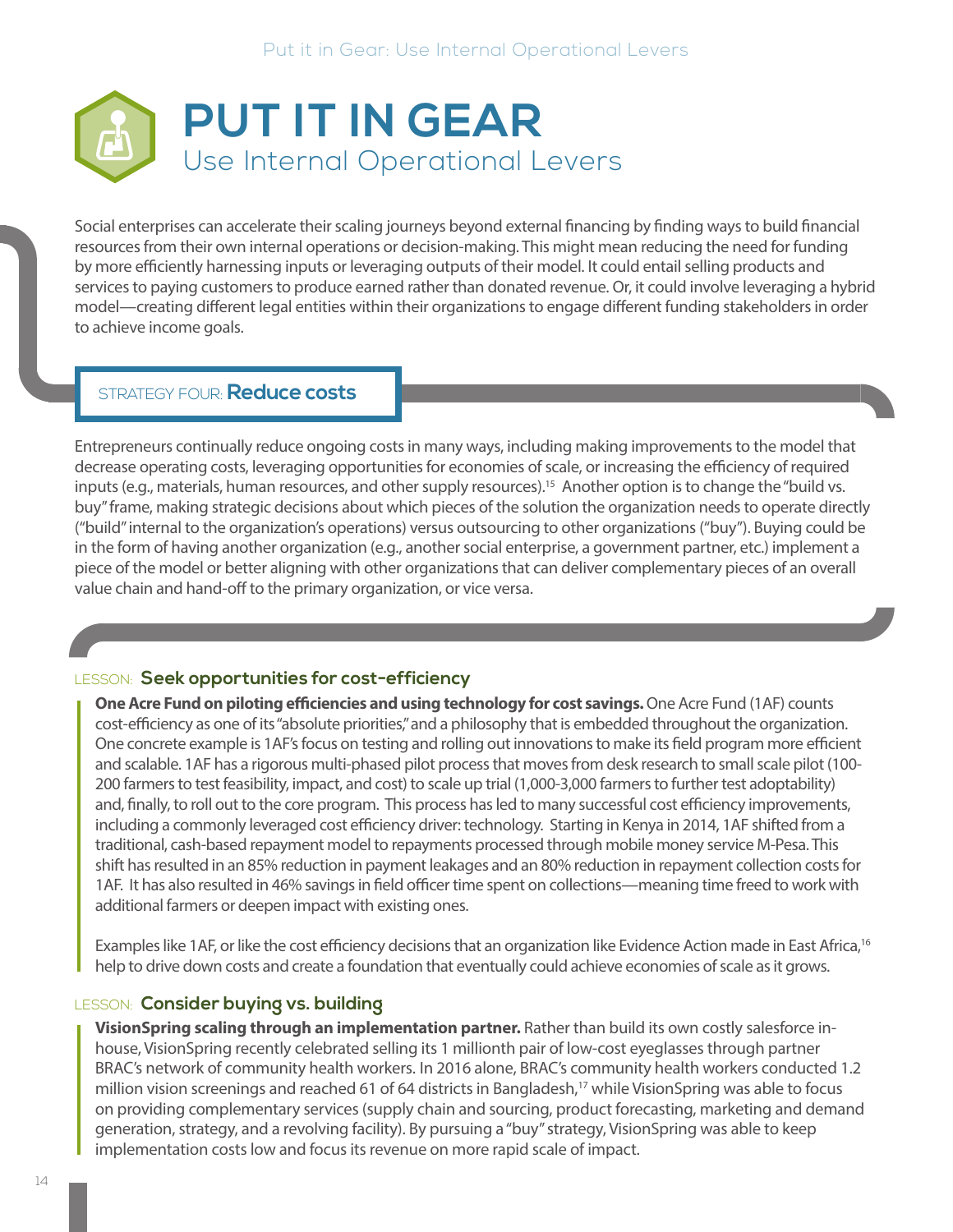#### <span id="page-16-0"></span>**REDUCING COSTS: ADVICE FROM THE FIELD**

• Even small tweaks can add up to large savings over time, but the process of testing tweaks takes time and resources. Have systems in place to set criteria for what you test and at what level of effort.

#### **Just considering... Getting started... Digging deeper...**

- Always keep impact at the fore and ensure that your cost efficiencies do not have a reducing effect on quality.
- Map your ecosystem to identify other actors in your value chain whose work you might be able to leverage.
- Pay attention to the scaling limits of your value chain partners. Can they scale as fast as you can?

- Create a performance-based culture and processes that incentivize cost efficiency (e.g., embed discussions within performance reviews, staff meetings, and post-action reviews of programs or events).
- Leverage technology, when appropriate, to drive cost efficiency.
- Consider implementing through other partners, but be careful about program fidelity; if something needs to be implemented, can you document and train effectively to outsource or does it need to stay more firmly under your control?

#### STRATEGY FIVE: **Earn some of your income**

Earning income can be a powerful tool to fuel the scaling journey. Money gained through earned income is unrestricted, not subject to changing priorities of funders, and can often help to drive quality by ensuring direct connection with customers and other stakeholders. It can also be empowering for customers to be actively engaged decision-makers in the process, rather than more passive aid recipients.

For these reasons—alongside the increasing competitiveness of philanthropic and government funding—earned income is an attractive option for social enterprises to pursue.18 However, while a powerful tool, it is not a panacea. Earned income strategies require significant time and resources to assess and implement. They require staff with specific skill sets, such as the ability to test product/market fit and pricing, conduct accurate financial projections, and simply determine which core assets- from content to goods and services to data—might be sellable while still aligned with mission objectives. There are great resources that include step by step frameworks for developing earned income strategies,<sup>19</sup> so our focus here is on sharing the nuances our sample illuminated with respect to earned revenue to scale impact, such as:

**If I am an aid recipient, I have to take whatever is given to me. And I have to smile and accept that. But if I am someone that pays for services, I become a customer all of a sudden. And as the saying goes, I become the king, Actually, a revenue model charging people for what you do really dignifies them... and it really helps us listen to them and learn from them.21**

> Andre Youn One Acre Fund

- How can they temper earned income expectations driven by pressure from funders or by nonprofits' "unwarranted optimism" that often exaggerates the potential financial returns?<sup>20</sup>
- How are they grappling with "measuring what matters" including the trend of enterprises shifting from cost per unit or percentage of earned revenue to more custom value per dollar measures?
- What have they learned about how enterprises can resist the temptation to prioritize profitability over impact goals?
- What tools or structures can be used to make earned revenue more sustainable?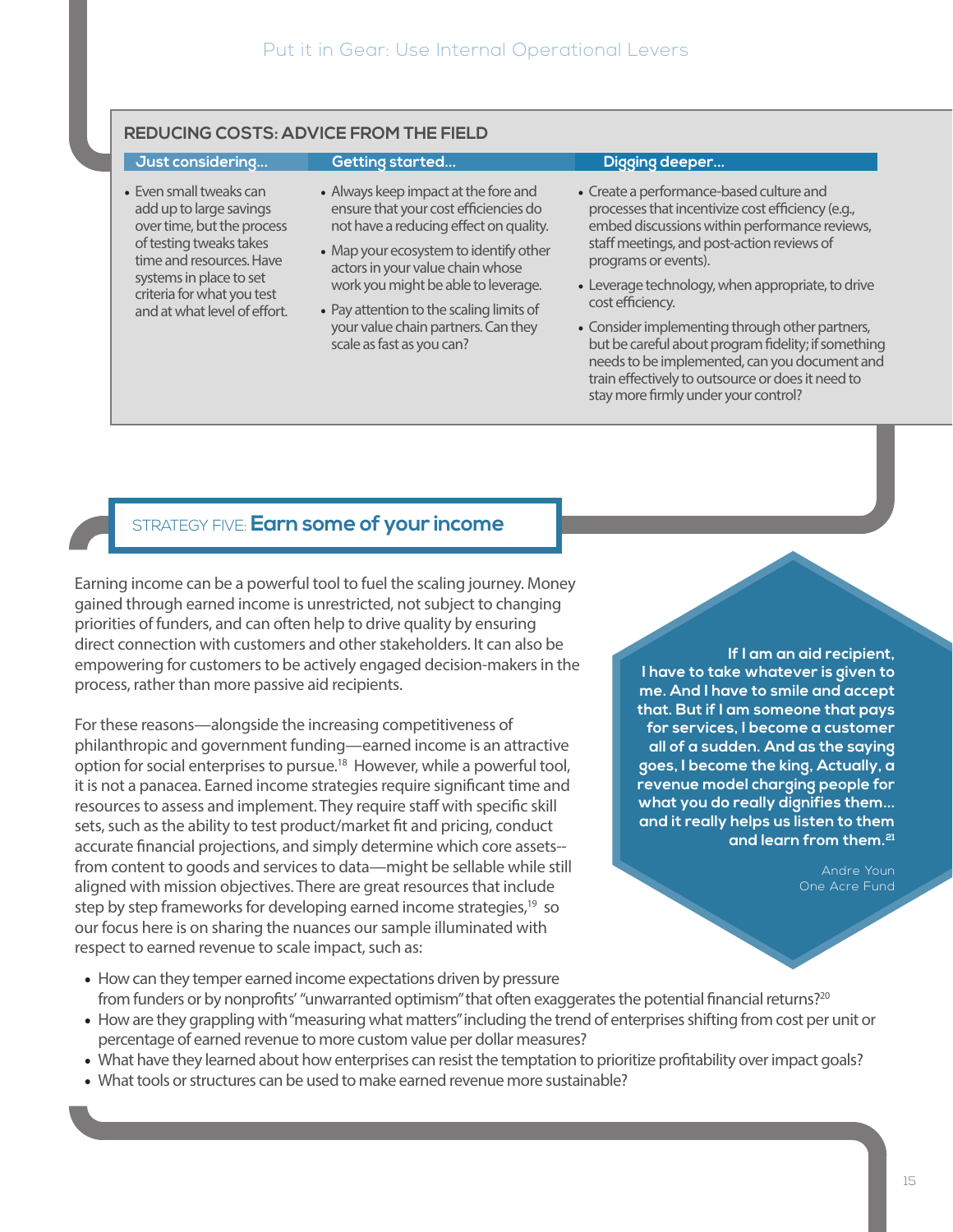#### <span id="page-17-0"></span>LESSON: **Be realistic about revenue goals**

**B Lab on 100% financial sustainability goal.** B Lab Co-Founder Bart Houlahan stated, "We started out with the ambition to be an organization that would sustain itself on revenues. Given our co-founders' backgrounds as forprofit entrepreneurs, this was not that surprising. Our goal was 100%." Over the course of its first 10 years, B Lab achieved 60% earned income from certification fees, subscription fees for B Lab's data, and event and sponsorship revenue. However, B Lab has since changed its goal to 80%, recognizing that 100% would potentially preclude B Lab from being "market builders"—pushing into new areas where profitability may be unclear and where forprofit alternatives will not take the risk. The 80% goal allows for B Lab to prioritize this work which can lead to great impact but needs to be supported by philanthropic funds.

**One Acre Fund on rethinking cost recovery targets.** One Acre Fund (1AF) initially targeted 100% cost recovery in its core program, through which it provides a bundle of services to smallholder farmers, including financing to purchase necessary inputs. As of 2018, 1AF had successfully financed its core program with 75% earned income and 25% grants. Yet the organization has come to the realization that reaching a 100% target is infeasible (1AF notes that it may be possible in specific countries or regions, but not as a target for the entire core program) and articulated the following reasons why:

- *Target population:* Serving the 'extreme poor' is expensive and 1AF is also careful to avoid cost savings that would impact quality (e.g., increasing the number of farmers assigned to a field officer past a certain threshold could result in decreased impact).
- *Macro-environment:* Uncontrollable factors, such as the 2015 Burundian political crisis, a maize virus, or weather (e.g., drought in Kenya) can greatly impact costs but would not lead to 1AF abandoning its efforts there.
- *Replication:* 1AF states that replication "serves as a temporary headwind against efforts to reach full financial sustainability." New locations (or new customers in existing ones) have higher start-up costs and newer clients take on smaller transaction sizes.
- *Variation:* Each country in which 1AF operates has a different environment and farmers facing different levels of need. In some countries, 100% sustainability of the core program might be feasible (e.g., Zambia, due to larger land sizes and therefore larger loans per farmer), but in others (e.g., Burundi and Rwanda, where farmers are poorer), a donor subsidy might always be required.

1AF still actively works to increase sustainability across its program but recognizes that different levels of sustainability may be feasible for different countries/markets.

#### LESSON: **Use a metric that measures value or impact per dollar spent**

Several of our sample group are creating new metrics to guide their pursuit of financial sustainability balanced with impact:

#### **One Acre Fund | Social Return on Investment (SROI)<sup>22</sup>**

• "Most importantly, we are clearer that financial sustainability should be a means to an end, not an end in and of itself." SROI allows them to prioritize what are sometimes more costly programs but that provide greater impact, and allows for comparison to other organizations/programs.

#### **VisionSpring | Philanthropic Investment per Pair**  $(PIPP)$ <sup>23</sup>

• VisionSpring President Ella Gudwin: "There is not a single, magic PIPP target. Taking a portfolio approach, we need to drive it down, but not necessarily to zero; if we were, we would do wholesale all day long. But we also want to undertake more resource-intensive initiatives, like school-based eye screenings for children, which drive PIPP up. By focusing on PIPP, we can make decisions that allow us to reach the most people with a sustainable level of donated revenue that we can raise year after year." 24

#### **SROI** ratio**:**

impact generated per farmer (incremental profit each farmer generates using the One Acre Fund model)

net cost to serve that farmer (expense of serving farmer minus farmer repayments, i.e., donor subsidy)

#### **PIPP** ratio**:**

total philanthropic investment required to cover the net deficit and working capital requirement

the number of target customers acquiring corrective glasses.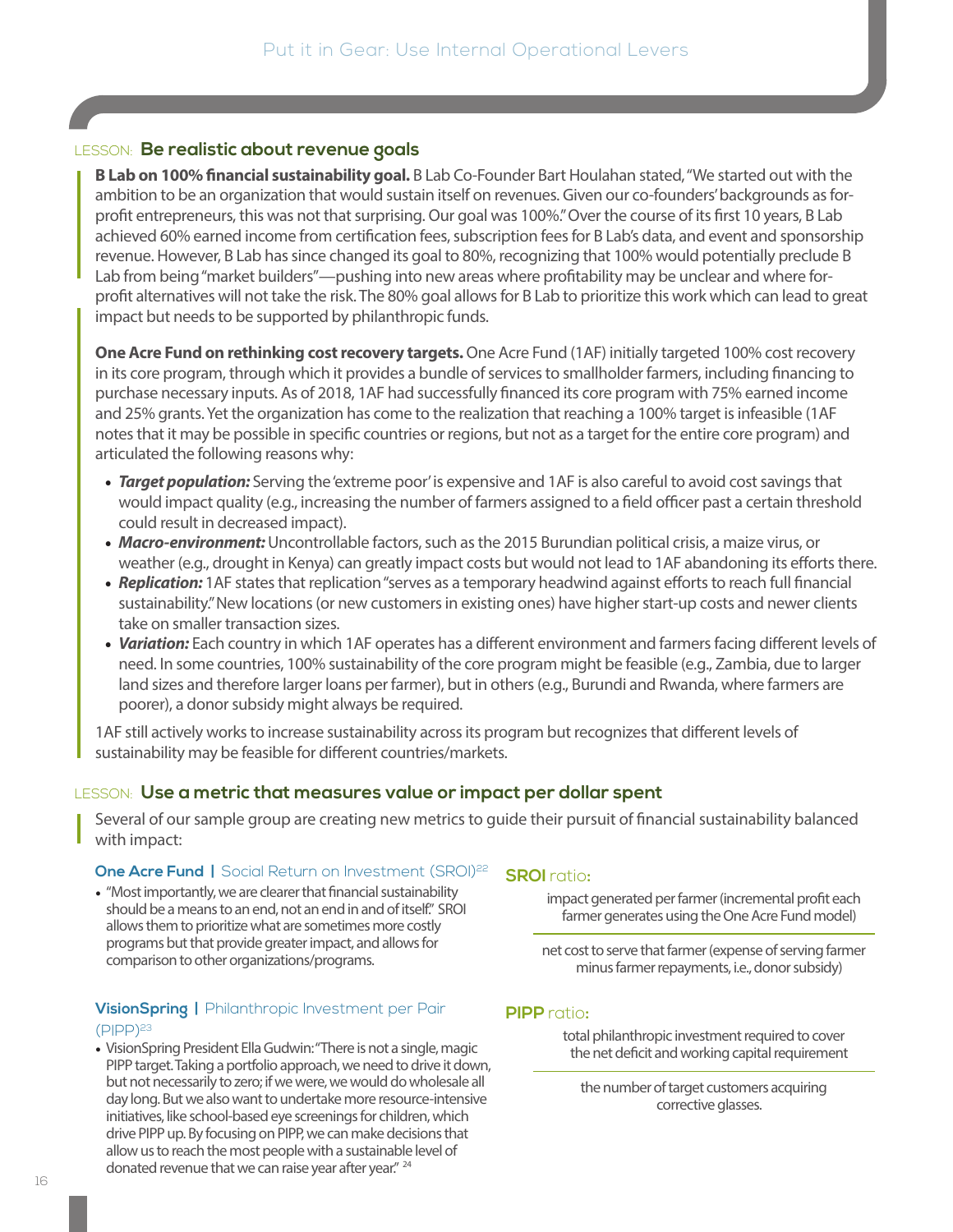#### **Root Capital | Efficient Impact Frontier<sup>25</sup>**

- Using this graph, Root Capital can determine the level of return that it might expect for a given level of expected impact. This can be done at the individual loan level or at the aggregate to track progress and set goals for the portfolio as a whole. The efficient impact frontier is the line where Root Capital can have the most impact without losing money.
- This data-driven concept allows Root Capital to be ambitious in their goals around "additionality," so that they can help funders understand why they are funding BELOW the most efficient impact frontier, or as Foote stated, "deliberately using philanthropic capital to invest in areas where other market players cannot afford to invest."

#### **Efficient Impact Frontier** ratio**:**

plotting risk-adjusted expected return of individual loans on one axis

expected loan impact on the other axis

#### LESSON: **Avoid mission creep as you seek sustained revenues**

**VisionSpring on creeping up-market.** When VisionSpring attempted to scale its hub-and-spoke model, selling eyeglasses to base of the pyramid consumers in Central America, it ran into challenges. As VisionSpring drove towards increased financial sustainability through earned income strategies, it began to creep up-market toward consumers with a greater ability to pay. This diversion from mission led VisionSpring to shut down the program and clarify and refine its target customer definition, prioritizing first-time wearers (to align with the vision of awakening latent demand), and narrowing customer income level targets to aim for 80% who earn less than \$4 per day.

#### LESSON: **Explore ways to cross-subsidize within mission**

**One Acre Fund on targeting Tier 3 customers to fund scale.** One Acre Fund has carefully segmented its target markets into three tiers: Tier 1 (ultra-poor markets—chronically hungry and unlikely to ever break-even), Tier 2 (extreme poor markets—chronically hungry and possible to come close to break-even), and Tier 3 (precommercial—still poor with issue of malnutrition and possible to break-even or operate with a profit). 1AF is thinking carefully about whether Tier 3 countries/areas could cross-subsidize Tier 1 and Tier 2 markets, and have begun experimenting in Zambia as a Tier 3 market. With a lower population density and larger plot size, 1AF has been able to offer Zambians the largest loans to-date (\$300+ per hectare of land) which has made for a promising start towards profitability and cross-subsidy.

#### **EARNED INCOME: ADVICE FROM THE FIELD**

#### **Just considering... Getting started... Digging deeper...**

- Evaluate and test before diving in to earned income: what are the risks, challenges, and market demand for the good or service you want to sell? What is realistic to expect in terms of returns?
- Make sure you are ready to pursue earned income—effective systems in place to track financials, staff skills and capacity to evaluate and implement business related endeavors, and staff and board risk appetite and clarity on mission objectives.
- Carefully and narrowly define your target customer. Ensure everyone selling in your organization can articulate the core customer's characteristics.
- Avoid mission creep by clearly understanding the drivers of impact in your model, measuring them routinely, and having go/ no go checklists to hold your team accountable.
- Pilot test changes to your intervention to ensure that the increases in financial sustainability do not have unwanted consequences on impact.

- Find a metric that allows you to balance impact and effective use of funds and lets you compare across programs (your own programs to guide decision-making, as well as external programs to make the case to funders).
- Getting to economies of scale takes time and you must first invest in scaling.<sup>26</sup>
- Consider different cross-subsidy models, e.g., differentiated pricing, and differentiated products.<sup>27</sup>
- When cross-subsidizing, carefully balance your core customers against your up-market customers to ensure that you are staying on mission.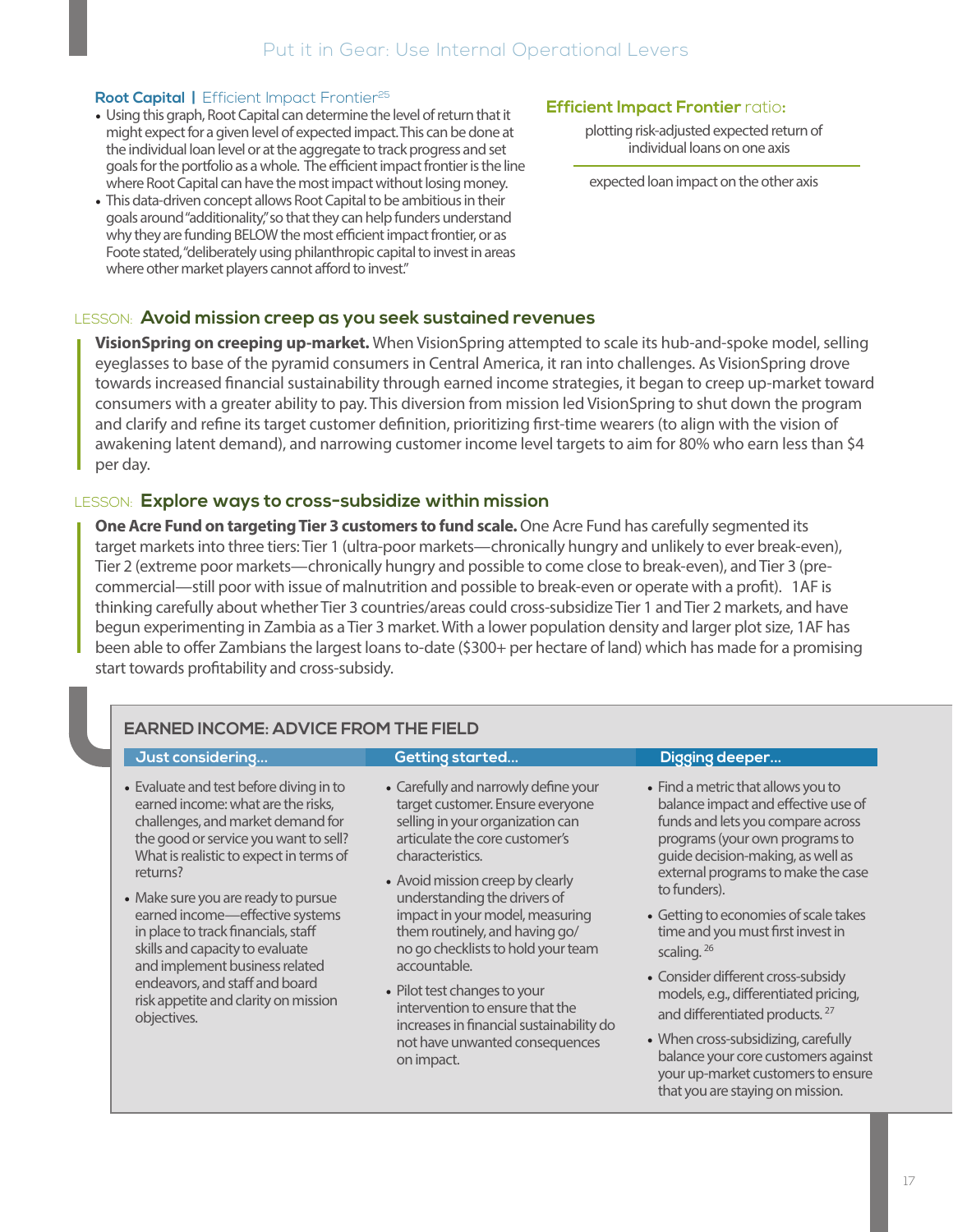### <span id="page-19-0"></span>STRATEGY SIX: **Leverage hybrid legal forms**

Social enterprises are increasingly exploring the strategy of creating hybrid forms to expand impact and income. Hybrid models bind nonprofit and for-profit entities together through governance and/or contract mechanisms—for example, a for-profit company that creates a nonprofit foundation, or a nonprofit that launches a for-profit to pursue a different type of revenue-generating activity. These models are often structured as parent-subsidiary relationships or as contract hybrids wherein contracts align their objectives on a long-term basis.28

Regardless of the form, hybrid models can expand impact, increase access to different capital sources or customers, and provide important risk mitigation. Alongside those benefits, hybrid forms incur costs as they require additional overhead to manage two (or more) entities as well as additional legal complexity to ensure adherence to charitable restrictions—so that potentially conflicting transactions occur at arms-length.

#### LESSON: **Leverage hybrid forms to increase income and extend impact**

**WSUP on launching a for-profit subsidiary.** WSUP was focused on doing work in six core countries but it was seeing opportunities in different geographic regions, with different types of funders. Seeing an opportunity to extend its impact by bringing its expertise to more communities, as well as an opportunity to earn additional income, WSUP launched an internal team to provide consulting services. After 12 months, WSUP shifted from an internal team to launch a for-profit subsidiary—WSUP Advisory—that is 100% owned by the parent nonprofit. This for-profit structure allows WSUP to access different funders and revenue streams, mitigate risks, and attract talent that might not otherwise come to the nonprofit sector.

WSUP Advisory made a profit in 2017, and is on track to do so again in 2018. WSUP Advisory currently accounts for approximately 20% of WSUP's revenue and targets a profit margin of 6-7%. However, regardless of the amount of profit that is cycled back to the parent organization, the leadership team sees this profit as an important source of unrestricted revenue that funds innovation and, more importantly, extends impact.

Yaver Abidi, Managing Director of WSUP Advisory, provided some additional context and caution: "WSUP Advisory is doing some amazing projects, building upon the expertise of WSUP. If it works, it's not just about revenue and profit, it's about finding another way to achieve impact. Approach it in that order if you can It's not a money-spinner. Don't do it from desperation. WSUP approached this as if it didn't just see dollar signs. People somehow think it's easy to make a lot of money on the for-profit side, but it really isn't. Don't approach it as a gravy train, because you will certainly fail." He went on to say that it was critical for WSUP Advisory to be launched out of WSUP, which was in good financial health, because it provided the stability and platform to grow. "Starting something like this," he said, "will not save a struggling organization. Don't strap an eagle to the back of a turkey in the hope that both will fly."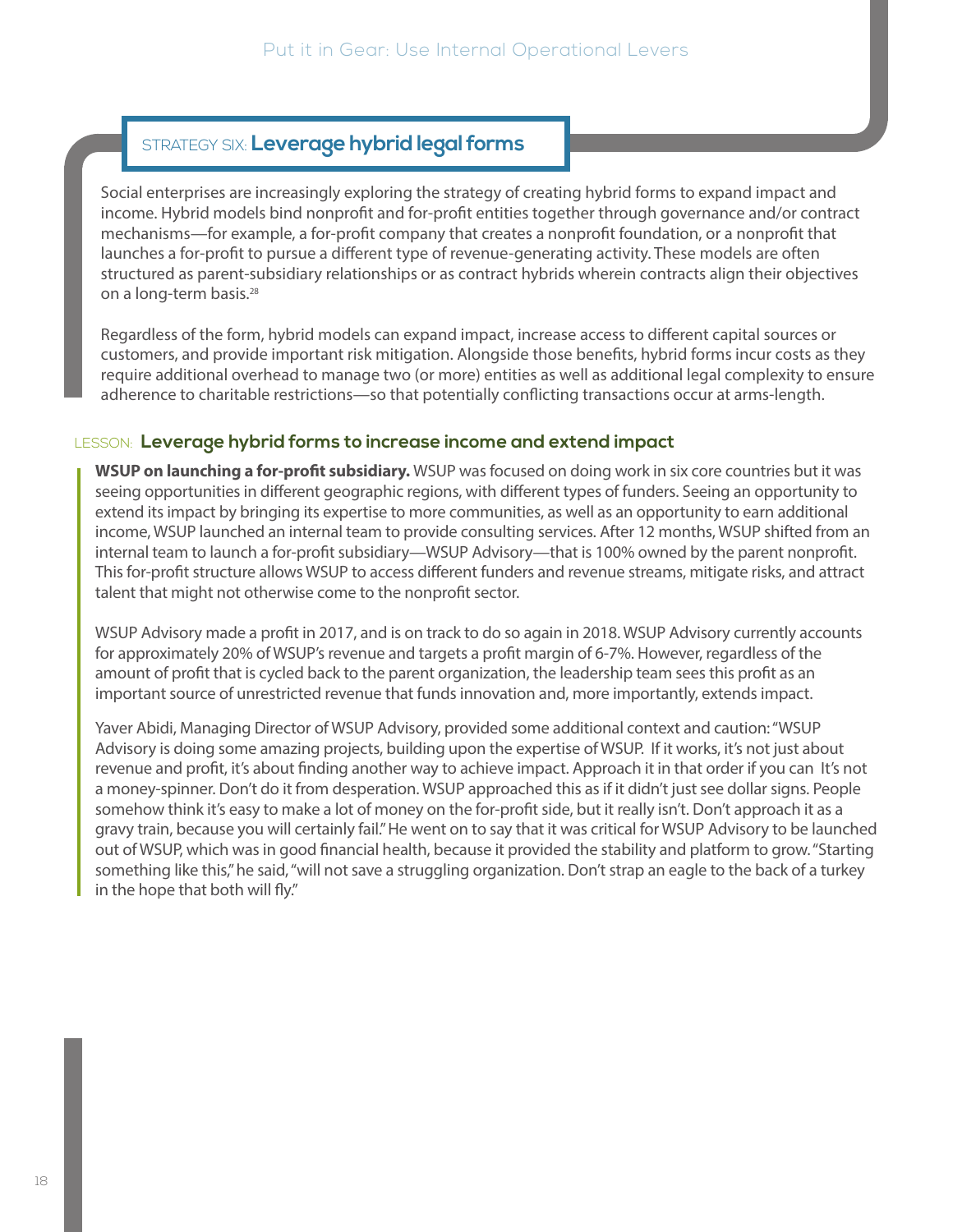#### LESSON: **Keep strategy and ownership aligned with mission**

**B Lab on creating a for-profit subsidiary to raise equity-like capital.** In 2012, a financial institution was interested in providing a significant loan to B Lab, which earns about 60% of its operating costs through earned revenue. B Lab was excited about the potential capital for scaling, but was concerned about creating excessive leverage on its balance sheet. So instead of a loan, B Lab and the financial institution devised a novel hybrid legal structure, executed in 3 steps:

**1)** B Lab set up a new, fully owned for-profit subsidiary ("New LLC"), and transferred its intellectual property into that subsidiary;

**2)** B Lab created an operating agreement in which it licensed back from New LLC the intellectual property for a fee equal to a percentage of B Lab's operating income, or a guaranteed minimum; and

**3)** B Lab sold 50% of the economic interest (where the only income stream is the operating income percentage fee) of New LLC to the financial institution, while still maintaining 100% operating control of New LLC.

For the financial institution, this agreement functions like an equity position in New LLC, providing it with rights to future cash flow indefinitely. For B Lab, the new hybrid structure avoided excessive leverage on its balance sheet, while reducing repayment risk by tying payments to fluctuating operating income. B Lab also has refusal rights for the financial institution's sale of its interest with New LLC if B Lab deems there could be a negative impact on its reputation. According to B Lab co-founder Bart Houlahan, "At the end of the day, the financial institution receives about 10% of our operating income. If others are considering this structure, the key factors are separating the economic interest of the LLC from the operating control to avoid losing any rights to your intellectual property, and making sure the new LLC is in service of your non-profit mission."

#### **HYBRIDS: ADVICE FROM THE FIELD**

#### • Consider a hybrid from a position of financial health, not desperation! • Align purpose by starting with mission first, and seeing whether a hybrid form helps to expand your impact—not just your bottom-line. • Make realistic assumptions (and test them) before • Ensure clarity of boundaries among the entities, clear governance and decision-making rights, and culture alignment. to create a legal hybrid form. **Getting started... Digging deeper...**

launching a subsidiary. Will it ever be possible to cover all operating costs and generate a profit for the target audience that you seek to serve? How long will it take you to get to profitability and how much will you need to invest to get there?

### • Nonprofits CAN access equity-like funding if they have valuable IP and a strong revenue stream and are willing

- Be careful to consider and mitigate all the risks (legal, reputational, financial) of a hybrid structure.
- Make sure to protect your intellectual property and other assets, while maintaining control and alignment with mission.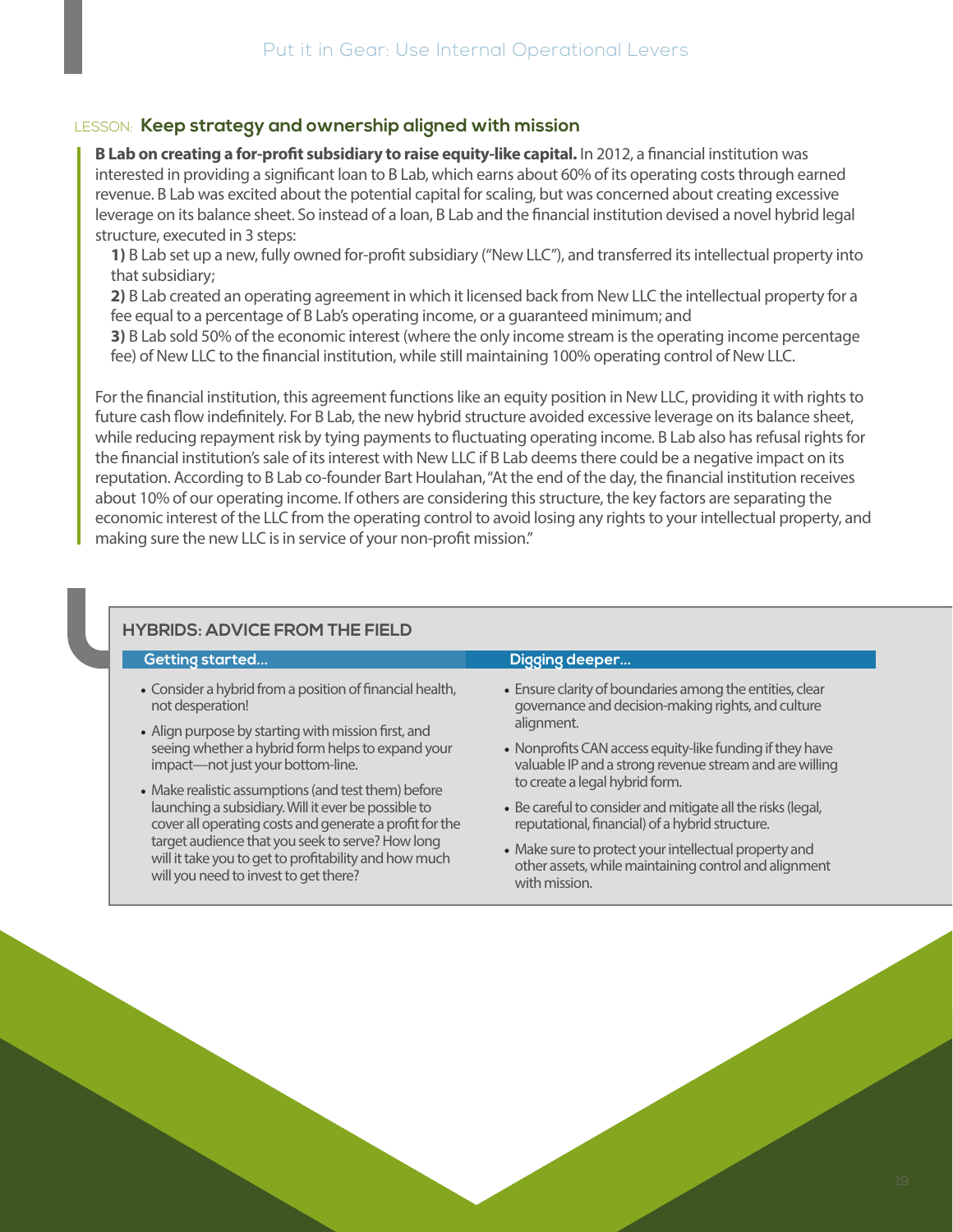## **KEY TAKEAWAYS FOR SOCIAL ENTREPRENEURS**

#### **What Strategies Do Experienced Social Entrepreneurs Use to Finance their Scaled Impact?**

Too busy to read the full paper? Need a takeaway to summarize what you learned? Below is a synthesized version of our work which explores lessons in financing from a pool of 100+ social entrepreneurs recognized by global funders for their experience in scaling their impact. Click the links to access additional detail from the paper.

### **EXTERNAL FUNDING STRATEGIES** Bring in a mix of capital types and sources to fuel your scale of impact.

| <b>STRATEGIES</b> | <b>FIND FLEXIBLE CAPITAL</b><br>to give you room to test, iterate, and<br>shift resources as needed<br>Page 7                                                                                                                                                                                                                                                                                                                                                                                                                                                                                                                                                                                                                                                                                                         | <b>DIVERSIFY FUNDING TYPES</b><br><b>AND SOURCES</b><br>to reduce the risk of any one funder<br>changing strategy, and to even out cash flow<br>Page 9                                                                                                                                                                                                                                                                                                                                                                                                                                                                                                                             | LEVERAGE RESULTS-BASED<br><b>FINANCING</b><br>to access new capital sources that<br>provide flexibility to focus on outcomes<br>Page 11                                                                                                                                                                                                                                                                                                                                                                                                                                                                                                                                                                                                                        |
|-------------------|-----------------------------------------------------------------------------------------------------------------------------------------------------------------------------------------------------------------------------------------------------------------------------------------------------------------------------------------------------------------------------------------------------------------------------------------------------------------------------------------------------------------------------------------------------------------------------------------------------------------------------------------------------------------------------------------------------------------------------------------------------------------------------------------------------------------------|------------------------------------------------------------------------------------------------------------------------------------------------------------------------------------------------------------------------------------------------------------------------------------------------------------------------------------------------------------------------------------------------------------------------------------------------------------------------------------------------------------------------------------------------------------------------------------------------------------------------------------------------------------------------------------|----------------------------------------------------------------------------------------------------------------------------------------------------------------------------------------------------------------------------------------------------------------------------------------------------------------------------------------------------------------------------------------------------------------------------------------------------------------------------------------------------------------------------------------------------------------------------------------------------------------------------------------------------------------------------------------------------------------------------------------------------------------|
| STAKES            | • Assuming that funders of<br>flexible capital require less rigor<br>for reporting on progress.                                                                                                                                                                                                                                                                                                                                                                                                                                                                                                                                                                                                                                                                                                                       | • Not understanding the different<br>motivations and communications<br>preferences of investors and donors.<br>• Not leading your own deal terms. Do<br>your homework and negotiate for what<br>is aligned with your needs and goals.                                                                                                                                                                                                                                                                                                                                                                                                                                              | • Under-planning for the significant<br>time and effort required for set up,<br>including legal and accounting.<br>• Underestimating costs to deliver<br>on outcomes, and using inaccurate<br>secondary data to set the baseline<br>against which you will be judged.<br>• Draining internal resources to be able<br>to effectively manage the contract.                                                                                                                                                                                                                                                                                                                                                                                                       |
| <b>DSI</b>        | • Beyond foundation grants and<br>HNW individuals, consider sources<br>such as SE-focused accelerators,<br>corporate foundations, low-interest<br>loans, and crowdfunding.<br>• Carve out uses of capital that give<br>you more flexibility, such as core<br>components of your model or an<br>R&D fund to help you continuously<br>innovate.<br>• Sell funders on your vision and<br>business/venture plan rather than<br>specific activities.<br>• Build trust with your donors to help<br>them provide more flexible funding<br>over time.<br>• Do great cost accounting to tell<br>a clear story with specific figures<br>about what you need unrestricted<br>money to do.<br>• Articulate the costs that will not<br>decrease as you scale your model,<br>and will thus require ongoing<br>unrestricted subsidy. | • Don't be afraid to say no-avoid<br>funding that is misaligned with your<br>goals or would result in mission creep<br>• Align the complexity of your funding<br>relationships with the operational<br>capacity and sophistication of your<br>enterprise.<br>• Understand the level of impact<br>evidence that different funders will<br>expect.<br>• Leverage key moments and build on<br>momentum with current funders to<br>provide a signaling effect prompting<br>new funders to commit.<br>• Look for creative ways to engage with<br>impact investors, and don't be afraid to<br>invent new structures (such as spin-offs<br>or hybrids) that work best for both of<br>you. | • Pursue only if you are genuinely<br>convinced that it is strategic and<br>aligned with your future goals, as the<br>cost to develop and execute can be<br>quite high.<br>• Ensure you have a robust unit model<br>and monitoring and evaluation<br>systems to implement and manage<br>against outcomes.<br>• Identify grant funding to support a<br>pilot of the model, so you are better<br>positioned to negotiate a future RBF<br>contract.<br>• If pursuing a SIB/DIB, carefully<br>select the role (service provider?<br>intermediary?) that best aligns with<br>your scaling goals.<br>• Look at everyone's costs, not just<br>yours. If the third party evaluator is<br>getting more money than the service<br>provider, the DIB may not be scalable. |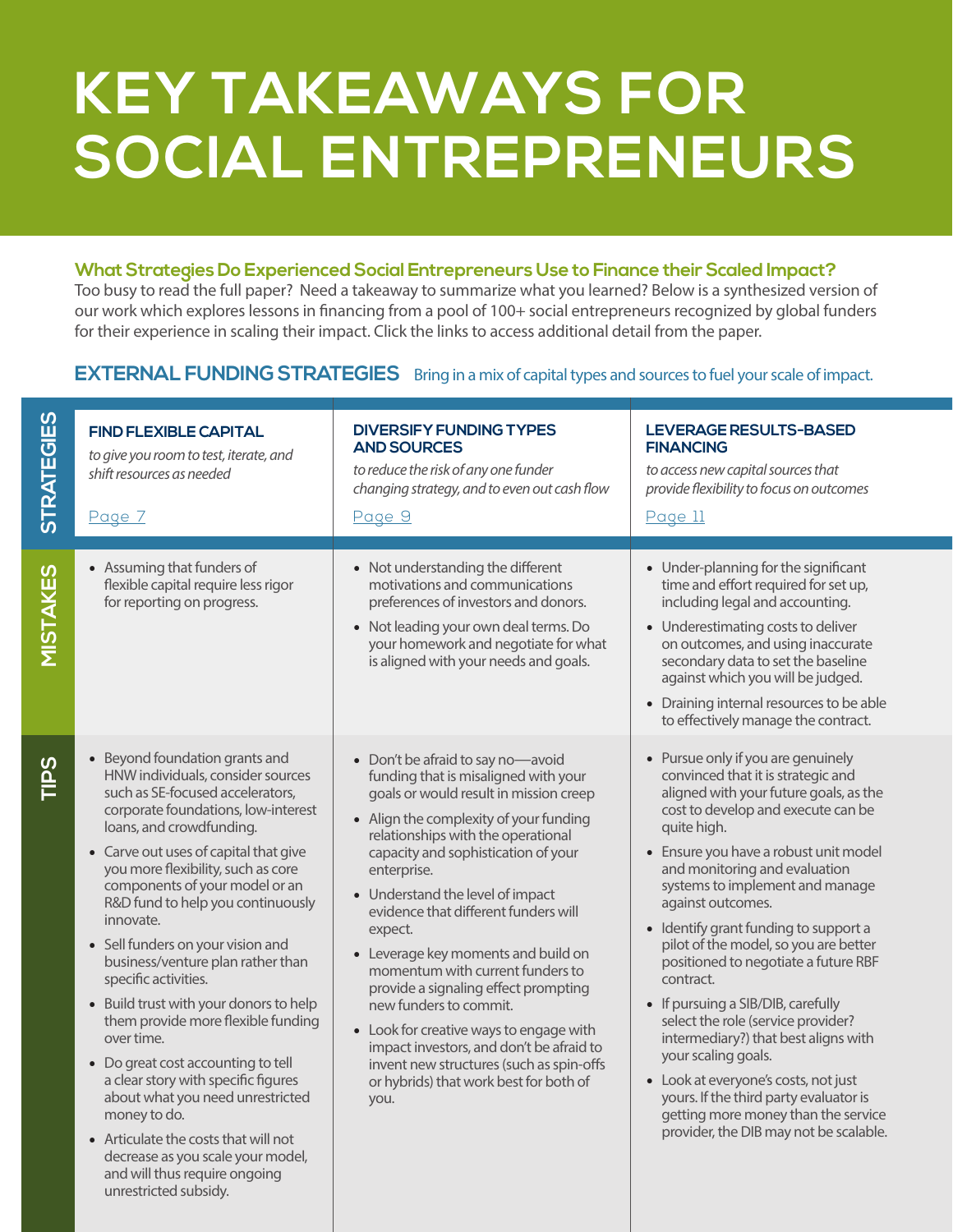#### **"Starting [a hybrid] will not save a struggling organization. Don't strap an eagle to the back of a turkey in the hope that both will fly."**

Yaver Abidi,

Managing Director of WSUP Advisory, on scaling impact and growing earned income through a hybrid structure.

#### **INTERNAL/OPERATIONAL STRATEGIES**

Leverage resources within your organization to power your scale of impact.

| <b>STRATEGIES</b> | <b>REDUCE COSTS</b><br>to create a more efficient model and<br>decrease the need for external capital<br>Page 14                                                                                                                                                                                                                                                                                                                                                                                                                                                                                                                                                                            | <b>EARN SOME OF YOUR INCOME</b><br>to provide a source of (unrestricted) funding<br>for growth and/or sustainability<br><b>Page 15</b>                                                                                                                                                                                                                                                                                                                                                                                                                                                                                                                                                                                        | LEVERAGE HYBRID LEGAL FORMS<br>to expand impact, leverage new financial<br>stakeholders, and mitigate risks<br>Page 18                                                                                                                                                                                                                                                                                                                                                                                                                                                                                                                                   |
|-------------------|---------------------------------------------------------------------------------------------------------------------------------------------------------------------------------------------------------------------------------------------------------------------------------------------------------------------------------------------------------------------------------------------------------------------------------------------------------------------------------------------------------------------------------------------------------------------------------------------------------------------------------------------------------------------------------------------|-------------------------------------------------------------------------------------------------------------------------------------------------------------------------------------------------------------------------------------------------------------------------------------------------------------------------------------------------------------------------------------------------------------------------------------------------------------------------------------------------------------------------------------------------------------------------------------------------------------------------------------------------------------------------------------------------------------------------------|----------------------------------------------------------------------------------------------------------------------------------------------------------------------------------------------------------------------------------------------------------------------------------------------------------------------------------------------------------------------------------------------------------------------------------------------------------------------------------------------------------------------------------------------------------------------------------------------------------------------------------------------------------|
| <b>MISTAKES</b>   | • Failing to adequately test the<br>implications of cost-efficiencies<br>on the full model.                                                                                                                                                                                                                                                                                                                                                                                                                                                                                                                                                                                                 | • Underestimating the costs to pursue<br>earned income, including staff skills and<br>capacity, systems, time to test and iterate.<br>• Misaligning the earned income product/<br>service with the venture's mission and<br>core assets.<br>• Prioritizing profitability over impact goals.                                                                                                                                                                                                                                                                                                                                                                                                                                   | • Assuming that creating a hybrid will<br>help save a struggling organization.<br>• Misalignment between teams,<br>cultures, and systems working for<br>separate but related entities.<br>• Underestimating the costs and<br>complexities of hybrid forms-legal,<br>financial, and reputational.                                                                                                                                                                                                                                                                                                                                                         |
| <b>TIPS</b>       | • Create a performance-based<br>culture and processes that<br>incentivize cost-efficiency.<br>• Even small tweaks can add up to<br>large savings over time, but be<br>sure to have systems in place to<br>set criteria and stages for what you<br>test, and at what level of effort.<br>• Leverage technology, when<br>appropriate, to drive cost-<br>efficiency.<br>• Map your ecosystem to identify<br>other actors in your value chain<br>whose work you could leverage.<br>• Pay attention to the scaling limits<br>of your value chain partners. Can<br>they scale as fast as you can?<br>• Consider implementing through<br>other partners, but be careful<br>about program fidelity. | • Be realistic about revenue goals, and<br>do not assume 100% sustainability is<br>the best goal-especially given the<br>cost to deliver impact to underserved<br>populations.<br>• Use a metric that measures value<br>per dollar spent to help stakeholders<br>understand your value-especially if<br>you anticipate always being reliant upon<br>some amount of philanthropic capital.<br>• Beware of mission creep and the<br>potential for profitability to negatively<br>affect impact goals.<br>• Consider different cross-subsidy<br>models (including differentiated pricing<br>and products) but carefully balance<br>your core customers with up-market<br>customers to ensure you are staying true<br>to mission. | • Lead with mission-will a hybrid<br>form help expand impact, not just<br>the bottom-line?<br>• Ensure parent organization's financial<br>health is strong so that subsidiary has<br>a platform from which to grow.<br>• Consider piloting the opportunity<br>internally as a proof of concept.<br>• Ensure appropriate operational and<br>governance systems are in place (or<br>budgeted for) to support both/all<br>entities.<br>• Clearly delineate roles between<br>entities to decrease confusion<br>amongst funders/investors and<br>increase complementarity of the<br>work.<br>• Maintain control of the assets that<br>matter to your mission. |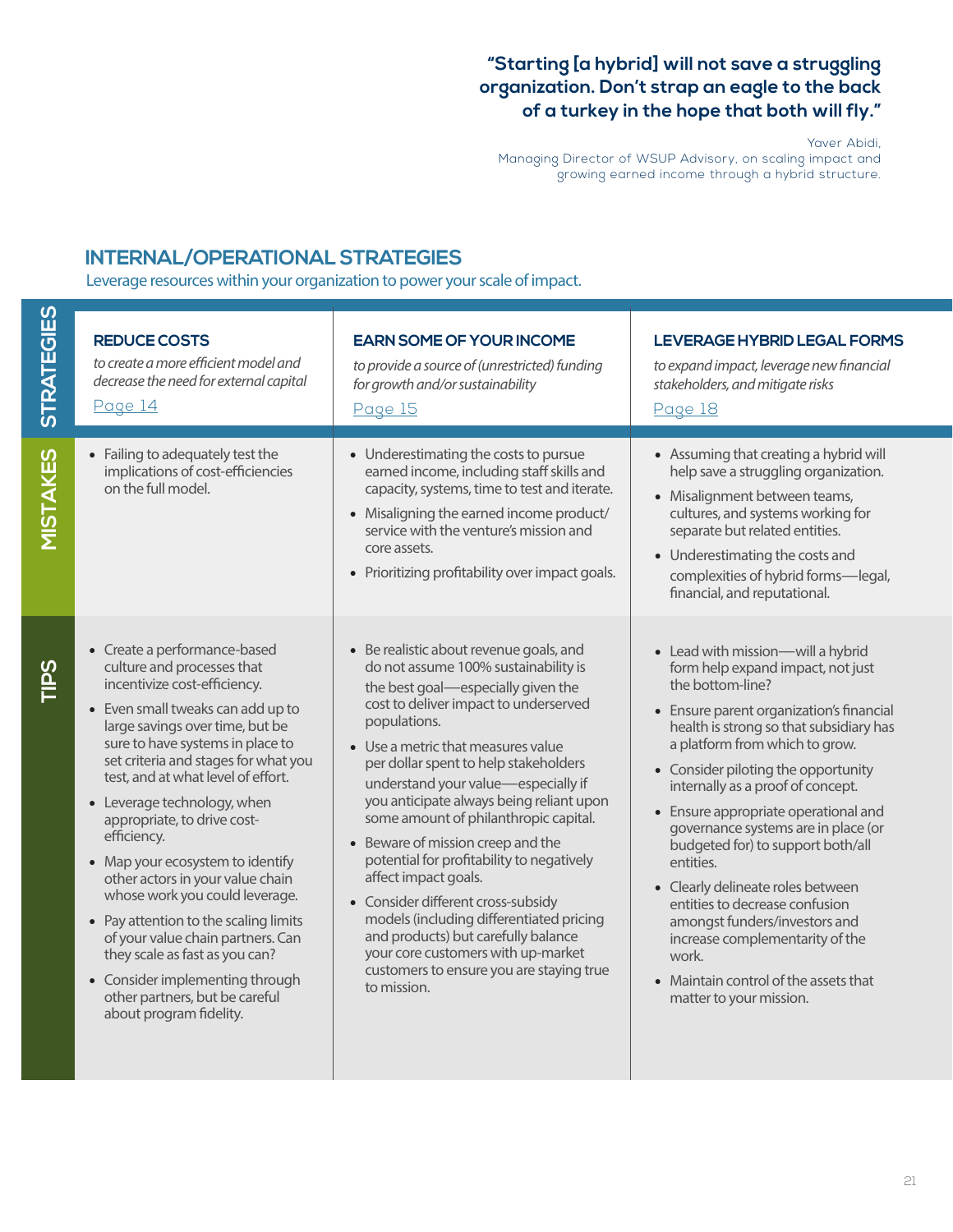# **IMPLICATIONS FOR FUNDERS**

#### **How Can Funders Support the Key Financing Strategies that Accelerate Impact?**

Discussions with successful social enterprises from the Skoll Foundation, Innovation Investment Alliance, and USAID Development Innovation Venture portfolios have pointed to six key financing strategies they draw upon to accelerate their scale of impact. So, how can funders support social enterprises in using those strategies to achieve greater and more cost-effective impact? Here we provide insights gleaned from the social enterprises:

#### Provide Access to **Flexible Funding**

• **Fund organizational outcomes, not activities.** Organizations need room to pivot, adapt, and innovate around the ways in which they deliver impact in order to end up stronger with more robust strategies. Funders should

shift away from project-based modes of financing—where activities are often prescribed and it is difficult for the enterprise to adjust course—to funding the enterprise's vision, whole business plan, or a set of target outcomes. *See WSUP and Living Goods examples [\(page 8](#page-9-0)).*

- **Measure with milestones.** Measure organizations' progress and results against a few key milestones as opposed to a more granular list of specific activities. *See the [Mulago Foundation](http://mulagofoundation.org/ideas/guidelines-for-mulago-milestones )'s suggestions on specific and quantitative milestones across the areas of delivery, organizational capacity, and impact.*
- **Fund for multiple years.** Provide multi-year funding (with smooth outflows) where possible, to allow for long-term strategic planning and smoother expenditures. *See WSUP example [\(page 8\)](#page-9-0)*.
- **Fund pilots and testing at all stages.** Successful scaling organizations continue to pilot-test efficiencies and new ways of achieving impact, but require funding to do so. Encourage and support their testing and risk-taking. *See One Acre Fund example [\(page 14](#page-15-0)).*
- **Encourage and reward transparency.** Encourage learning and transparency through your own sharing of lessons learned and incentivizing ventures to reflect on failure and pivots. Build trust by providing timely help, feedback, and questions during non-crisis times. When a problem emerges, help your grantees/investees generate excellent solution options, which will help ensure that they can make the best decisions. *See Root Capital example [\(pages 5-6\)](#page-6-0)*.

**It's important to have flexibility to do things that funders typically won't fund. Most funders want to know about direct number of beneficiaries. But if you change a system to benefit everyone, you can't directly say it is x number of heads.**

> Yaver Abidi, Managing Director, WSUP Advisory

#### Support Efforts to **Diversify Funder Base**

- **Make diversification possible.** Decrease the management burden attached to spending your capital, so that the venture maintains capacity to bring in (and manage) additional funders. Collaborate with other funders on diligence, negotiation of terms/outcomes, and reporting/measurement requirements where there is alignment.
- **Help amplify key moments.** Use key moments of success to act as an advocate and connector on behalf of the venture, to help them bring in new funders. *See Living Goods example [\(page 9](#page-10-0)).*
- **Be a signal to other funders.** Support the hand-off process if an organization is graduating from your type of funding. Help make connections and leverage your brand to act as a signal to other funders, even ones with very different capital. *See Living Goods and WaterEquity examples ([page 9-10\)](#page-10-0)*.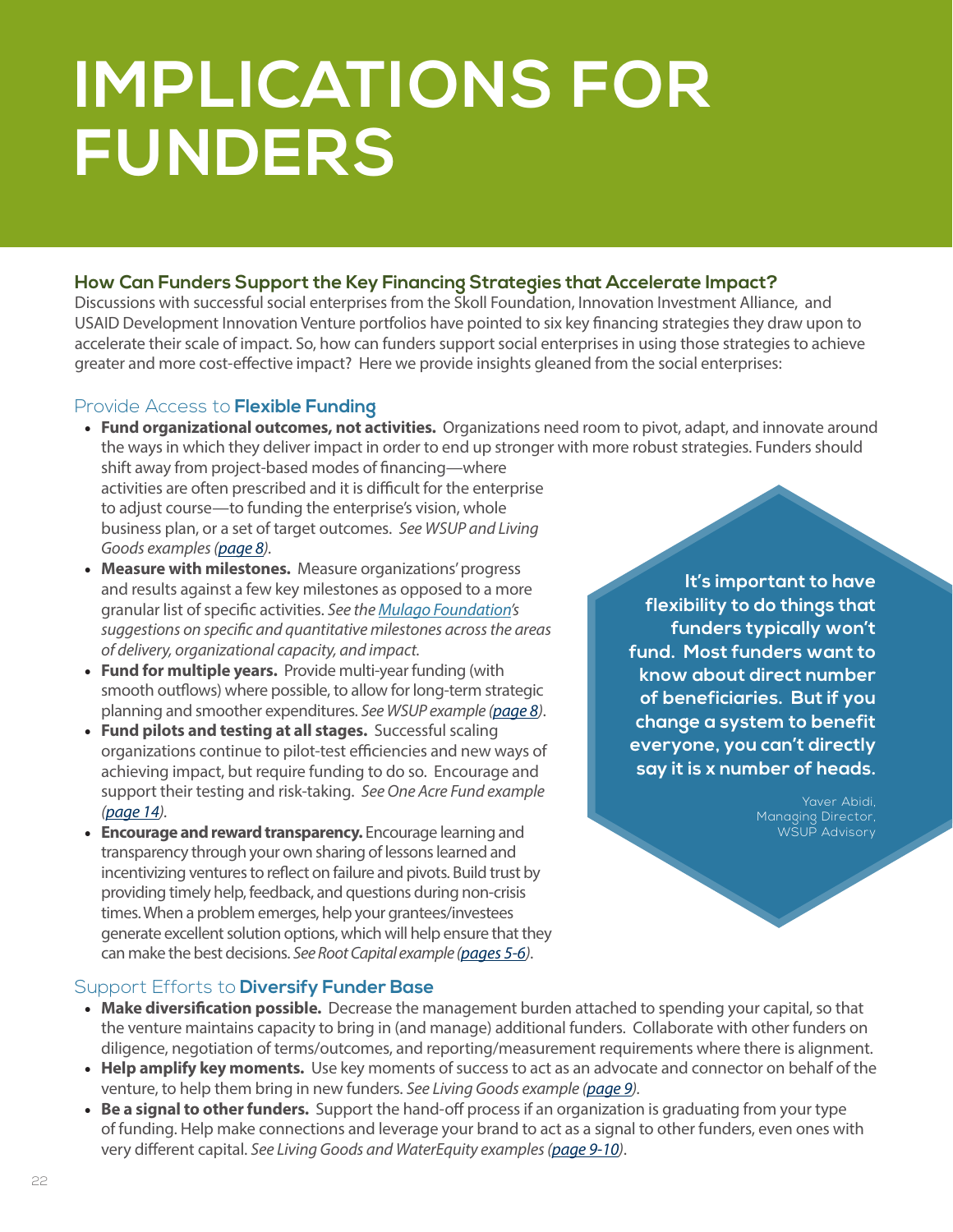#### Participate in **Results-Based Financing**

- **Fund RBF design costs.** The design, administrative, contracting, convening, and legal costs of an RBF are often not fully accounted for in government tenders that are based on a dollar value per outcome. Provide grant funding to facilitate RBF planning and execution: this can include baseline studies, legal counsel, and new hiring costs for both service providers and intermediaries.
- **Support outcomes-focused pilots and upgrades to enterprise performance management systems.** Help ventures to understand if RBF is right for them and to put themselves in a strong position before entering an RBF contract by funding outcomes-focused pilots. Once the RBF is in place, help organizations upgrade their performance management systems to more efficiently and effectively troubleshoot and pivot as the RBF project progresses. *See Educate Girls example ([page 12](#page-13-0)).*
- **Commit to learning together.** The field is still learning how to best design, structure, and implement RBF contracts. Before engaging, commit to learning with the other RBF stakeholders and to continuously adapting the process.

#### Support Efforts to **Reduce Costs**

- **Spend money to save money.** Support (financially and with other resources) processes to identify, test, and implement efficiencies. *See One Acre Fund example ([page 14](#page-15-0)).*
- **Buying vs. building: encourage growth through partnerships.** Beyond capital, explore providing technical support and network connections to help enterprises build value-chain partnerships. Be patient, as partnerships often take significant time to develop. *See VisionSpring example ([page 14\)](#page-15-0).*

#### Support Efficient Impact Through **Earned Revenue**

- **100% self-sufficiency on earned income is often infeasible.**  Recognize that full operational self-sustainability is not always the right target for ventures seeking to change systems. Encourage ventures to identify and define a metric for sustainability or value of impact per dollar that allows them to drive toward best value impact instead. Help enterprises understand the information you need to trust their metric. *See VisionSpring, Root Capital, and One Acre Fund examples [\(page 16-17](#page-17-0)).*
- **Be the insulation from earned revenue fluctuations.** Even ventures with strong earned income streams are likely to suffer shocks to this revenue given the inherently riskier and less predictable environments in which they work—particularly when they test new markets or approaches to achieve more efficient impact. Provide insulation for these fluctuations by providing patient, risk-tolerant capital and encouraging learning and innovation around the "shocks." *See One Acre Fund example [\(page 16\)](#page-17-0).*

### Support Use of **Hybrid Models**

- **Support hybrid structuring processes.** Many organizations use hybrid forms to unlock new types of capital, but require additional resources for the accounting and legal advice necessary to do so. Funders can provide support for that behind-the-scenes process.
- **Bring different capital to the table.** As ventures adopt hybrid forms, there may be opportunities to fund their work with new types of capital. Know where the tools and resources you are able to provide fit in the capital stack and seek additionality—filling in the gaps where your offering adds value. Existing funders can either bring new capital themselves or act as a connector with other funders. *See WSUP and B Lab examples [\(pages 18-](#page-19-0) [19\)](#page-19-0).*

**One Acre Fund invests staff, time, and resources into testing and piloting innovations. Their 2014 technology innovation resulted in an 85% reduction in payment leakages and 46% savings in field officer time spent on collections.** 

> *VisionSpring created the Philanthropic Investment per Pair (PIPP) metric to drive efficient impact.*

**"By focusing on PIPP, we can make decisions that allow us to reach the most people with a sustainable level of donated revenue that we can raise year after year."** 

> Ella Gudwin, President, **VisionSpring**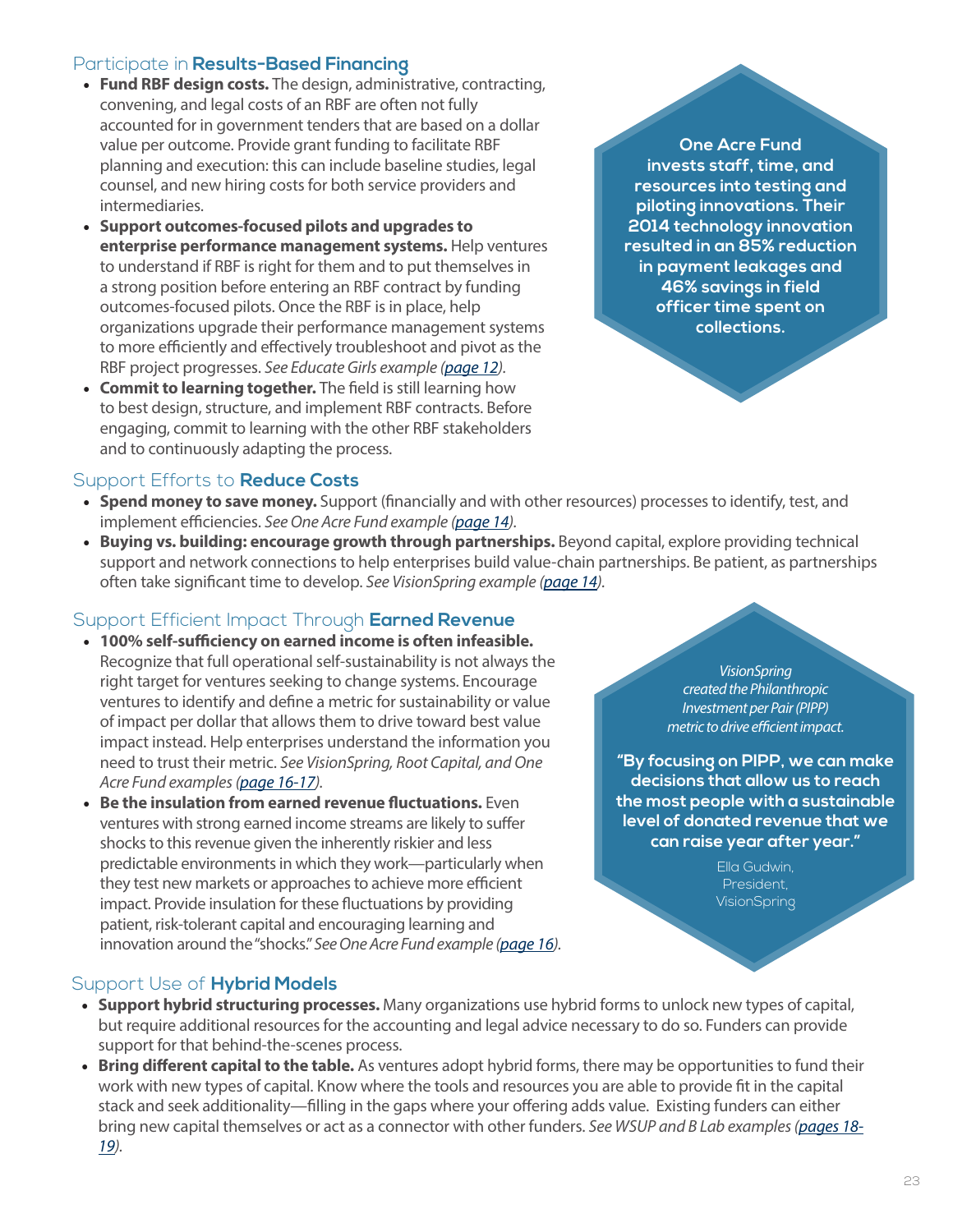# **APPENDIX A**

#### **Scaling Pathways Financing for Scaled Impact Project Overview**

**PROJECT**: The Scaling Pathways project brings together the Innovation Investment Alliance (IIA) (a funding and learning partnership between the Skoll Foundation and USAID's Global Development Lab, with support from Mercy Corps) and the Center for the Advancement of Social Entrepreneurship (CASE) at Duke University to study organizations that are attempting to scale impact and draw out lessons that are applicable to the social enterprise community at large. In Phase 1 of Scaling Pathways, we shared high level lessons about scale in Pivoting to Impact and profiled the scaling journeys of three organizations—VisionSpring, Imazon, and Evidence Action—in in-depth Case Studies. In Phase 2, we are creating Theme Studies that distill advice from a variety of social enterprises related to the topics outlined above. Find the full series at **www.scalingpathways.com.**

**PROCESS**: The Scaling Pathways partners surveyed social enterprises from across the Innovation Investment Alliance, USAID's Development Innovation Ventures (DIV), and the Skoll Foundation portfolios to understand the challenges that they face on the road to scale. From this initial set of 100+ leading social enterprises, we then conducted in-depth conversations with funders and reviewed literature and background materials to identify enterprises that we believed had interesting stories and lessons to share about each theme. We then conducted interviews, literature reviews (by theme and by organization), and conducted analyses for each of the enterprises identified. In Financing for Scaled Impact, we feature stories of leading social enterprises highlighting their lessons learned regarding financing their scaling journey.

As part of the interview process, we gathered insights from the following individuals whose organizations are highlighted throughout the paper, including: Bart Houlahan, Co-Founder, B Lab; Maharshi Vaishnav, Global Development Director, Educate Girls; Lisa McCandless, Chief Development Officer, Living Goods; Thea Aguiar, Manager, One Acre Fund US; Willy Foote, Founder and CEO, Root Capital; Mike McCreless, Senior Director of Strategy and Impact, Root Capital; Rich Thorsten, Director of International Programs, Water.org; Nicole Wickenhauser, Director of Strategic Alliances, Water.org; Jessica Bernard, Communications Manager, WaterEquity; Alix Lebec, Executive Vice President of Business Development and Investor Relations, WaterEquity; Neil Jeffery, CEO, WSUP (Water and Sanitation for the Urban Poor); Yaver Abidi, Managing Director, WSUP Advisory.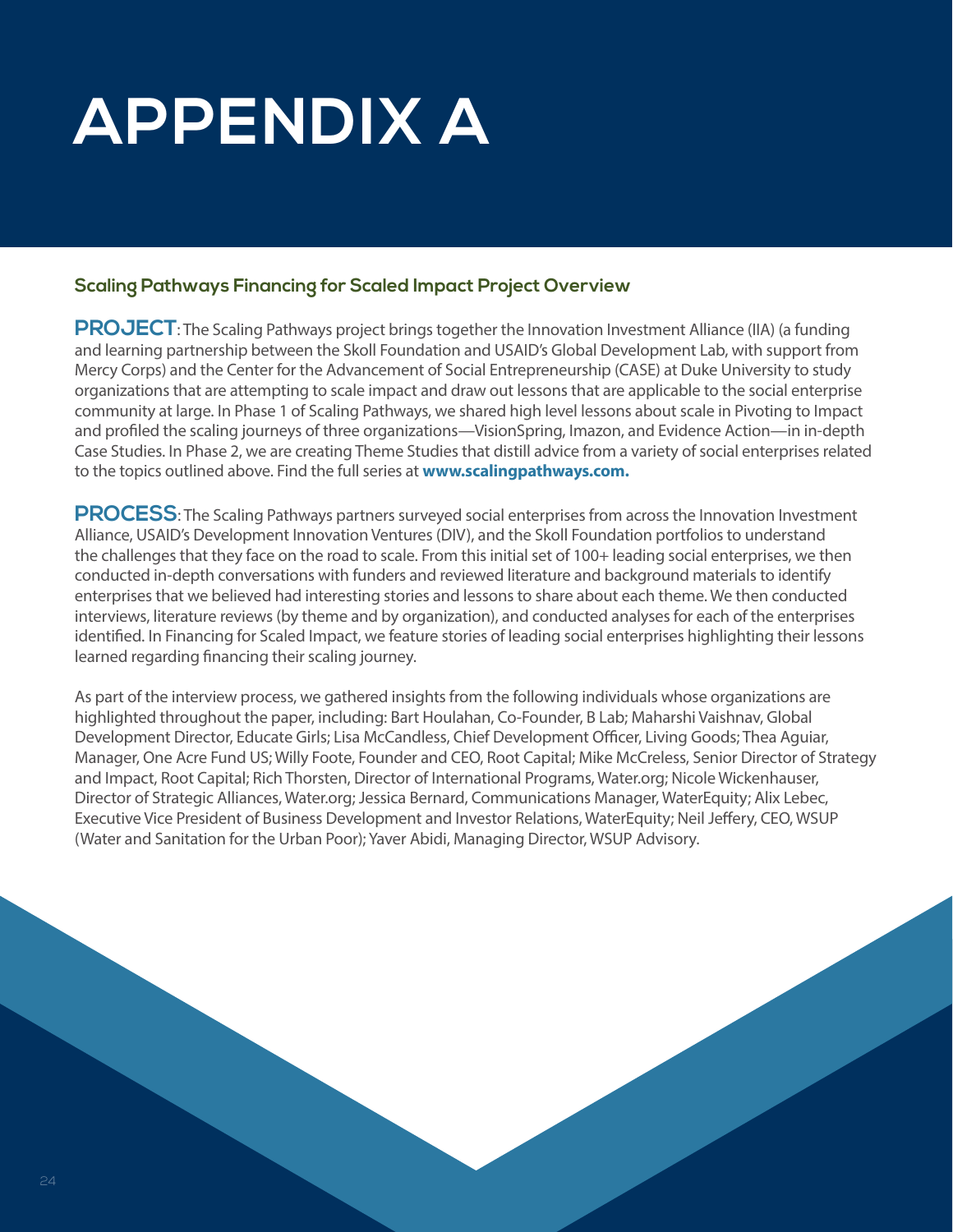# **APPENDIX B**

### Organizations featured in Scaling Pathways: Financing for Scaled Impact

**B Lab |** [bcorporation.net](http://bcorporation.net) **|** B Lab supports a global network of people using business as a force for good. B Lab is the organization behind the global certified B Corp movement and they also promote mission alignment in businesses through innovative corporate forms and measuring what matters through the B Impact Assessment and B Analytics.

| Regions<br>Served | <b>Legal Structure</b>                         | Impact area                                       | 2017<br>Revenue | Year<br>Founded |
|-------------------|------------------------------------------------|---------------------------------------------------|-----------------|-----------------|
| Global            | Nonprofit with For<br><b>Profit Subsidiary</b> | Sustainable Markets,<br>Responsible Supply Chains | \$11.7M         | 2006            |

**Educate Girls |** [educategirls.ngo](http://educategirls.ngo) **|** Educate Girls works to improve the rates of enrollment, attendance, and retention of girls in school and learning outcome achievement for children in the educational districts in India with the greatest gender disparity in enrollment rates. Their multi-pronged approach focuses both on addressing the societal norms that keep girls out of school at a community level and improving the infrastructure and quality of instruction for all students.

| Regions<br>Served | <b>Legal Structure</b> | Impact area                     | 2017<br>Revenue | Year<br>Founded |
|-------------------|------------------------|---------------------------------|-----------------|-----------------|
| India             | Nonprofit              | Women's and Girls'<br>Education | \$8.1M          | 2007            |

**Living Goods |** [livinggoods.org](http://livinggoods.org) **|** Living Goods saves and improves lives by working in partnership with local governments to transform community health. Facilitated by cutting-edge mobile technology, results-based performance management systems, and a cadre of motivated and supervised community health workers, Living Goods supports the delivery of cost-effective basic health care to the doorsteps of people in resource-constrained settings.

| Regions<br>Served | <b>Legal Structure</b> | Impact area            | 2017<br>Revenue | Year<br>Founded |
|-------------------|------------------------|------------------------|-----------------|-----------------|
| Africa            | Nonprofit              | Health,<br>Livelihoods | \$15.1M         | 2008            |

**One Acre Fund |** [oneacrefund.org](http://oneacrefund.org) **|** One Acre Fund provides smallholder farmers in the most vulnerable regions a complete bundle of services focused on helping them increase their yields and farm profits, improve resilience, eliminate chronic hunger, and contribute to health. This bundle includes financing for the purchase of inputs required at the beginning of the season (e.g., seeds and fertilizer), delivery of farm inputs, training on modern agricultural techniques, and market facilitation.

| Regions<br>Served | <b>Legal Structure</b> | Impact area                                     | 2017<br>Revenue | Year<br>Founded |
|-------------------|------------------------|-------------------------------------------------|-----------------|-----------------|
| Africa            | Nonprofit              | Economic Opportunity,<br>Agriculture, Financing | \$134M          | 2006            |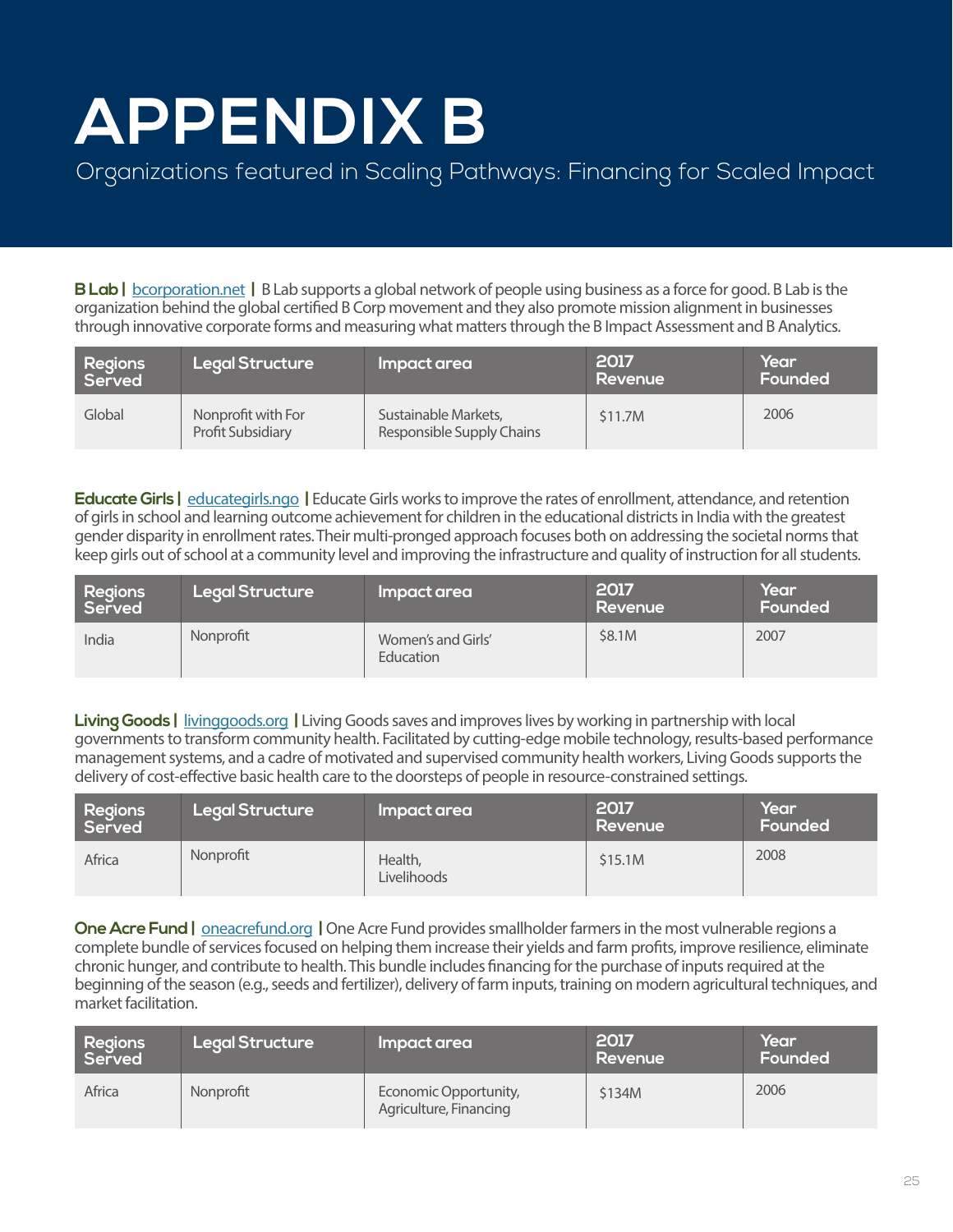**Root Capital |** [rootcapital.org](http://rootcapital.org) **|** Root Capital finances and supports small and growing agricultural businesses unreached by other lenders in poor, environmentally vulnerable regions, with the goal of growing rural prosperity. Using a mix of philanthropic and debt capital, Root Capital provides these businesses with loans and training and also engages in general market-strengthening and thought leadership work across the field.

| Regions<br>Served        | <b>Legal Structure</b> | Impact area                                     | 2017<br>Revenue | Year<br>Founded |
|--------------------------|------------------------|-------------------------------------------------|-----------------|-----------------|
| Africa,<br>Latin America | Nonprofit              | Economic Opportunity,<br>Agriculture, Financing | \$13.3M         | 1999            |

**Vision Spring |** [visionspring.org](http://visionspring.org) **|** VisionSpring provides affordable, high quality eyeglasses to people living on less than \$4 a day. They accomplish their work through a network of distributors and "micro-franchises," also providing livelihoods for community-based entrepreneurs.

| Regions<br>Served              | <b>Legal Structure</b> | Impact area         | 2017<br>Revenue | Year<br><b>Founded</b> |
|--------------------------------|------------------------|---------------------|-----------------|------------------------|
| Asia, Africa,<br>Latin America | Nonprofit              | Health, Livelihoods | \$6.4M          | 2001                   |

**Water.org & Water Equity |** [water.org & waterequity.org](http://water.org & waterequity.org) **|** Water.org develops demand-driven solutions to the global water crisis. They provide technical assistance and small grants to microfinance institutions (MFIs) to reduce cost and risk of those MFIs to launch and scale to water and sanitation loans for the poor. In 2016, WaterEquity spun-out of Water.org to serve as an impact investment fund manager investing in high-growth, socially-minded enterprises also serving the water and sanitation needs of the poor.

| Regions<br>Served              | <b>Legal Structure</b>                                 | Impact area                              | 2017<br>Revenue     | Year<br>Founded                        |
|--------------------------------|--------------------------------------------------------|------------------------------------------|---------------------|----------------------------------------|
| Africa, Asia,<br>Latin America | Nonprofit with<br>affiliated but separate<br>Nonprofit | Water, Sanitation, Financial<br>Services | \$27.9M (Water.org) | 1990 (Water.org)<br>2016 (WaterEquity) |

**WSUP & WSUP Advisory |** [wsup.com](http://wsup.com) | WSUP tackles the challenge of urban water and sanitation in six core program countries by partnering with local WASH service providers to test new models to improve coverage in lowincome urban communities and slums. WSUP has scaled the provision of technical advisory services outside its core six program countries through WSUP Advisory---a wholly-owned for-profit subsidiary of WSUP.

| Regions<br>Served | <b>Legal Structure</b>                  | Impact area                          | 2017<br>Revenue | Year<br>Founded                     |
|-------------------|-----------------------------------------|--------------------------------------|-----------------|-------------------------------------|
| Asia, Africa      | Nonprofit with For-profit<br>subsidiary | Water, Sanitation,<br>Infrastructure | \$17M           | 2005 (WSUP)<br>2015 (WSUP Advisory) |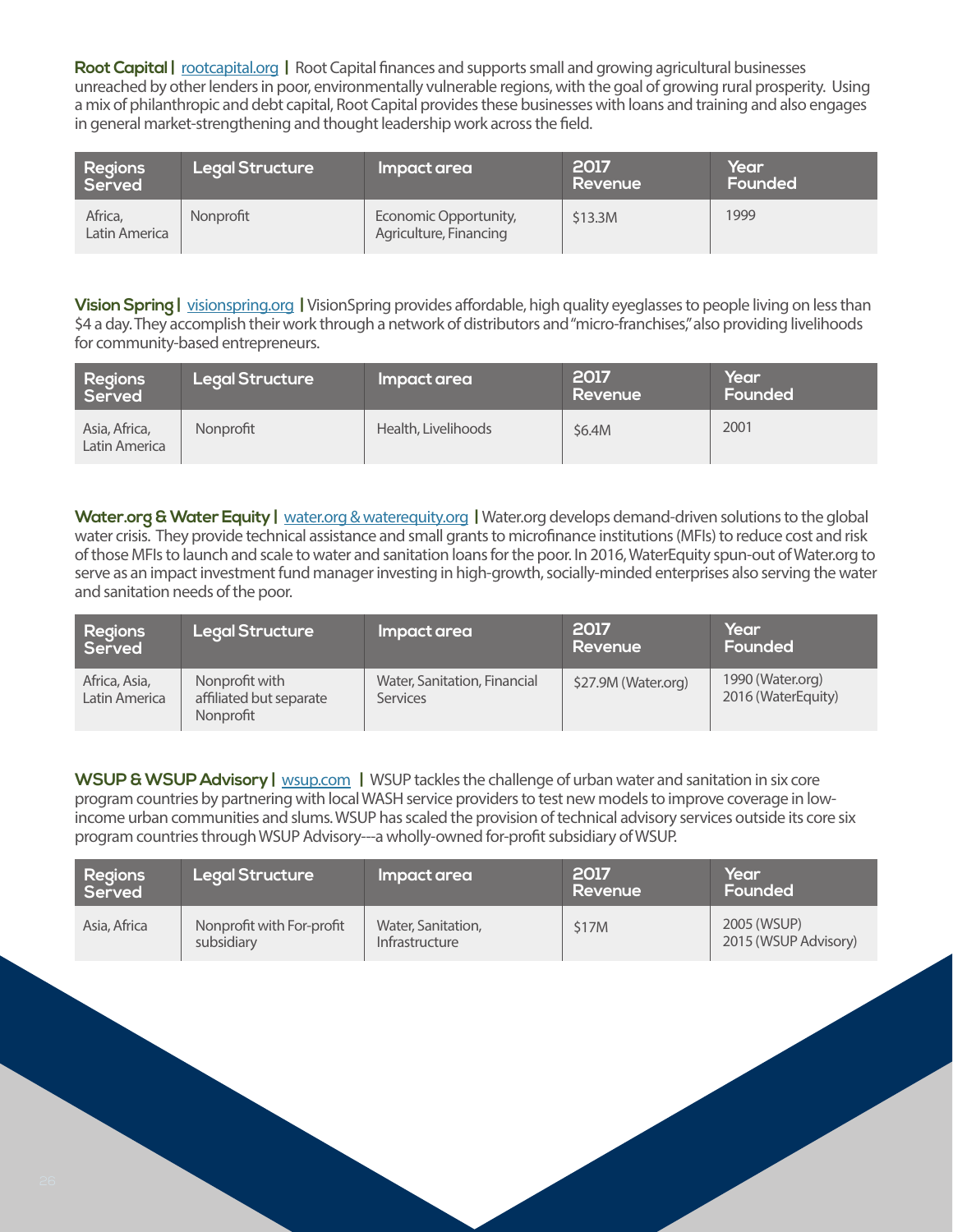## **APPENDIX C** Types of Capital Comparison Chart from CASE Smart Impact Capital



| <b>TERM</b>                               | <b>Short description</b>                                                                                                                                        | Also known as                                                                 |
|-------------------------------------------|-----------------------------------------------------------------------------------------------------------------------------------------------------------------|-------------------------------------------------------------------------------|
| Grant                                     | Gift of cash that can come restricted (with milestones and<br>deliverables) or unrestricted (general purpose charitable gift)<br>that doesn't need to be repaid | Donation; gift; subsidy;<br>bequest; aid                                      |
| <b>Crowd-funding</b><br><b>Donations</b>  | Raising contributions from a large number of people, usually<br>through a platform                                                                              | Alternative finance                                                           |
| <b>Loan Guarantee</b>                     | Third party capital to protect an investor in case their investment<br>in you does not come back in full                                                        | Credit quarantee; loss layer;<br>letter of credit                             |
| <b>Recoverable</b><br>Grant               | High-risk loan that will either be paid back or written off by a<br>certain date                                                                                | Repayable grant;<br>forgivable loan                                           |
| <b>PRI Debt</b>                           | A charitable investment made by private foundations as a loan                                                                                                   | Program-related investment                                                    |
| <b>Variable</b><br><b>Repayment Debt</b>  | A loan given with customized repayment terms that relate to the<br>operations of the company                                                                    | Revenue-based financing;<br>demand dividend; quasi-equity;<br>structured exit |
| <b>Debt</b>                               | A loan that must be repaid, usually with interest                                                                                                               | Loan; lien; mortgage; equipment<br>loan; underwriting                         |
| <b>Crowd-funding</b><br><b>Debt</b>       | Borrowing money from a large number of people, usually through<br>a platform, to repay in cash or with goods/services provided later                            | Alternative finance; pre-sales;<br>peer lending                               |
| <b>Convertible</b><br><b>Debt</b>         | Loan that can be (and is intended to be) turned into equity under<br>certain conditions, usually when future investment rounds are raised                       | Quasi-equity; convertible note;<br>convertible loan                           |
| <b>PRI Equity</b>                         | A charitable investment made by private foundations in exchange<br>for shares of the company                                                                    | Program-related investment                                                    |
| <b>Equity</b>                             | Capital invested in exchange for ownership shares of the company                                                                                                | Shares; securities; interests; stakes                                         |
| <b>Crowd-funding</b><br><b>Equity/DPO</b> | Advertising an equity investment opportunity to a public group<br>of investors                                                                                  | Alternative finance; direct public<br>offering; do-it-yourself IPO            |

For more detail on types of capital available to social enterprises, plus additional training content on raising impact investment capital, please visit CASE Smart Impact Capital [\(www.casesmartimpact.com\)](http://www.casesmartimpact.com).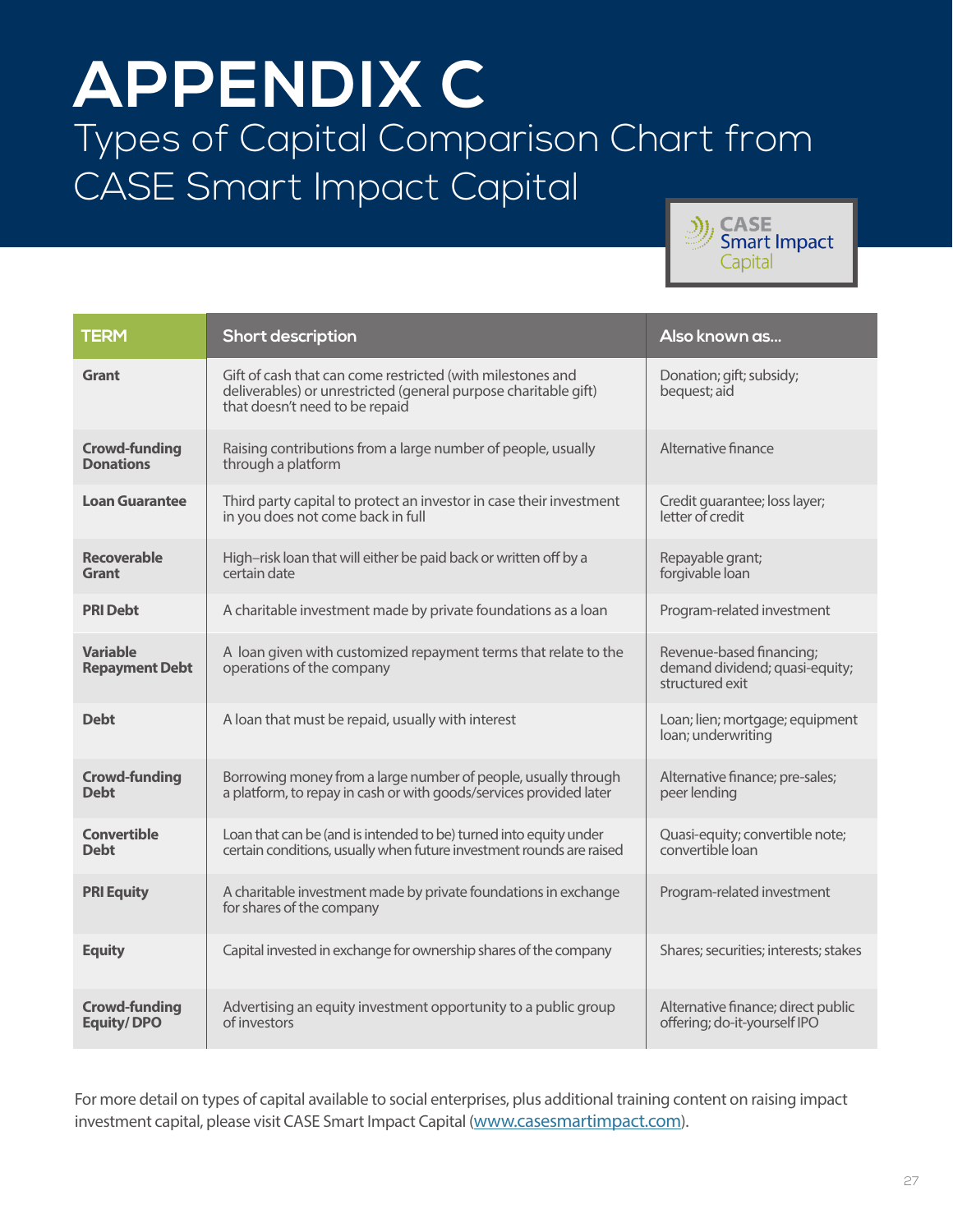# **REFERENCES**

- 1. Throughout the Scaling Pathways series, we use the term "social enterprise" interchangeably with the terms "social venture" and "impact enterprise" to mean a nonprofit or for-profit organization that aims to achieve social and/or environmental impact. We use "social entrepreneurs" to indicate the leaders of these organizations.
- 2. There has been excellent work conducted on frameworks and funding models over the years. We have cited many throughout this paper and also recommend the following: Options for nonprofit finance: William Landes Foster, Peter Kim, and Barbara Christiansen, "Ten Nonprofit Funding Models," Stanford Social Innovation Review 7, no. 2 (2009): [https://ssir.](https://ssir.org/articles/entry/ten_nonprofit_funding_models) [org/articles/entry/ten\\_nonprofit\\_funding\\_models](https://ssir.org/articles/entry/ten_nonprofit_funding_models) and Greg Dees and Beth Anderson's Sources of Financing for Nonprofit Ventures (Watertown, MA: Harvard Business Review Press, 1991): [https://centers.fuqua.duke.edu/case/knowledge\\_items/](https://centers.fuqua.duke.edu/case/knowledge_items/sources-of-financing-for-new-nonprofit-ventures/) [sources-of-financing-for-new-nonprofit-ventures/](https://centers.fuqua.duke.edu/case/knowledge_items/sources-of-financing-for-new-nonprofit-ventures/). Perspectives from and for funders: Heather Grady, Kelly Diggins, Joanne Schneider, and Naamah Paley Rose, "Scaling Solutions Toward Shifting Systems," Rockefeller Philanthropy Advisors, 2017: [http://www.rockpa.org/wp-content/uploads/2017/10/RockPA-ScalingSolutions.pdf](http://www.rockpa.org/wp-content/uploads/2017/10/RockPA-ScalingSolutions.pdf ) and Clara Miller, "Hidden in Plain Sight: Understanding Nonprofit Capital Structure," The Nonprofit Quarterly (Spring 2003): [https://www.nonprofitfinancefund.](https://www.nonprofitfinancefund.org/sites/default/files/paragraphs/file/download/NPQSpring03_0.pdf) [org/sites/default/files/paragraphs/file/download/NPQSpring03\\_0.pdf](https://www.nonprofitfinancefund.org/sites/default/files/paragraphs/file/download/NPQSpring03_0.pdf) , and and Catherine H. Clark, Cynthia W. Massarsky, Tamara Schweitzer Raben, and Erin Worsham, "Scaling Social Impact: A Literature Toolkit for Funders," Growth Philanthropy Network and Duke University, 2012: [https://centers.fuqua.duke.edu/case/wp-content/uploads/sites/7/2015/02/Report\\_](https://centers.fuqua.duke.edu/case/wp-content/uploads/sites/7/2015/02/Report_Clark_ScalingSocialImpactALiteratureToolkitforFunders_2012.pdf) [Clark\\_ScalingSocialImpactALiteratureToolkitforFunders\\_2012.pdf](https://centers.fuqua.duke.edu/case/wp-content/uploads/sites/7/2015/02/Report_Clark_ScalingSocialImpactALiteratureToolkitforFunders_2012.pdf).
- 3. Miller, "Hidden in Plain Sight."
- 4. Read more about achieving equilibrium change in Roger L. Martin and Sally Osberg, *Getting Beyond Better: How Social Entrepreneurship Works* (Boston: Harvard Business Review Press, 2015).
- 5. Erin Worsham, Catherine Clark, and Robyn Fehrman, "Pivoting to Impact: Navigating the Road to Scale," *Innovation Investment Alliance and CASE at Duke, Scaling Pathways Series*, May 2017. [https://www.](https://www.mercycorps.org/sites/default/files/Scaling-Pathways-Pivoting-to-Impact.pdf)scalingpathways.com.
- 6. For more information, see Michael McCreless, "Toward the Efficient Impact Frontier," *Stanford Social Innovation Review* 15, no. 1 (2017): [https://ssir.org/articles/entry/toward\\_the\\_efficient\\_impact\\_frontier.](https://ssir.org/articles/entry/toward_the_efficient_impact_frontier)
- 7. Unless otherwise noted, all quotations in this theme study are from interviews conducted by Cathy Clark, Kim Langsam, Ellen Martin, and Erin Worsham between January to March 2018.
- 8. For more information on the types of financing available to social enterprises, subscribe to CASE Smart Impact Capital, [www.casesmartimpact.com](http://www.casesmartimpact.com). This online toolkit details pros and cons of 13 capital vehicles and includes searchable databases of sources for each.
- 9. For a brief summary of possible delivery, capacity, and impact milestones, see "How to Track Progress," *Mulago Foundation*, March 2010. [http://mulagofoundation.org/ideas/guidelines-for-mulago-milestones.](http://mulagofoundation.org/ideas/guidelines-for-mulago-milestones)
- 10. Emily Gustafsson-Wright, Sophie Gardiner, and Vidya Putcha, "The Potential and Limitations for Impact Bonds: Lessons from the First Five Years of Experience Worldwide," *Global Economy and Development Program at Brooking*s, 2015: 6. [https://](https://www.brookings.edu/wp-content/uploads/2016/07/Impact-Bondsweb.pdf) [www.brookings.edu/wp-content/uploads/2016/07/Impact-Bondsweb.pdf](https://www.brookings.edu/wp-content/uploads/2016/07/Impact-Bondsweb.pdf).
- 11. Emily Gustafsson-Wright, Izzy Bogglid-Jones, Dean Segell, and Justice Durland, "Impact Bonds in Developing Countries: Early Learnings from the Field," *Center for Universal Education at Brookings,* 2017: 81. [https://www.brookings.edu/wp](https://www.brookings.edu/wp-content/uploads/2017/09/impact-bonds-in-developing-countries_web.pdf)[content/uploads/2017/09/impact-bonds-in-developing-countries\\_web.pdf.](https://www.brookings.edu/wp-content/uploads/2017/09/impact-bonds-in-developing-countries_web.pdf)
- 12. Gustafsson-Wright et al. "Impact Bonds in Developing Countries."
- 13. Lee Mannion, "Will South Africa's First Social Impact Bond get Over the Line?," *Pioneer's Post*, April 10, 2017. [https://www.](https://www.pioneerspost.com/news-views/20170410/will-south-africa-s-first-social-impact-bond-get-over-the-line) [pioneerspost.com/news-views/20170410/will-south-africa-s-first-social-impact-bond-get-over-the-line](https://www.pioneerspost.com/news-views/20170410/will-south-africa-s-first-social-impact-bond-get-over-the-line)
- 14. Mannion, "Will South Africa's First Social Impact Bond get Over the Line?"
- 15. To learn more about cost diminution models for change, read: Martin and Osberg, *Getting Beyond Better.*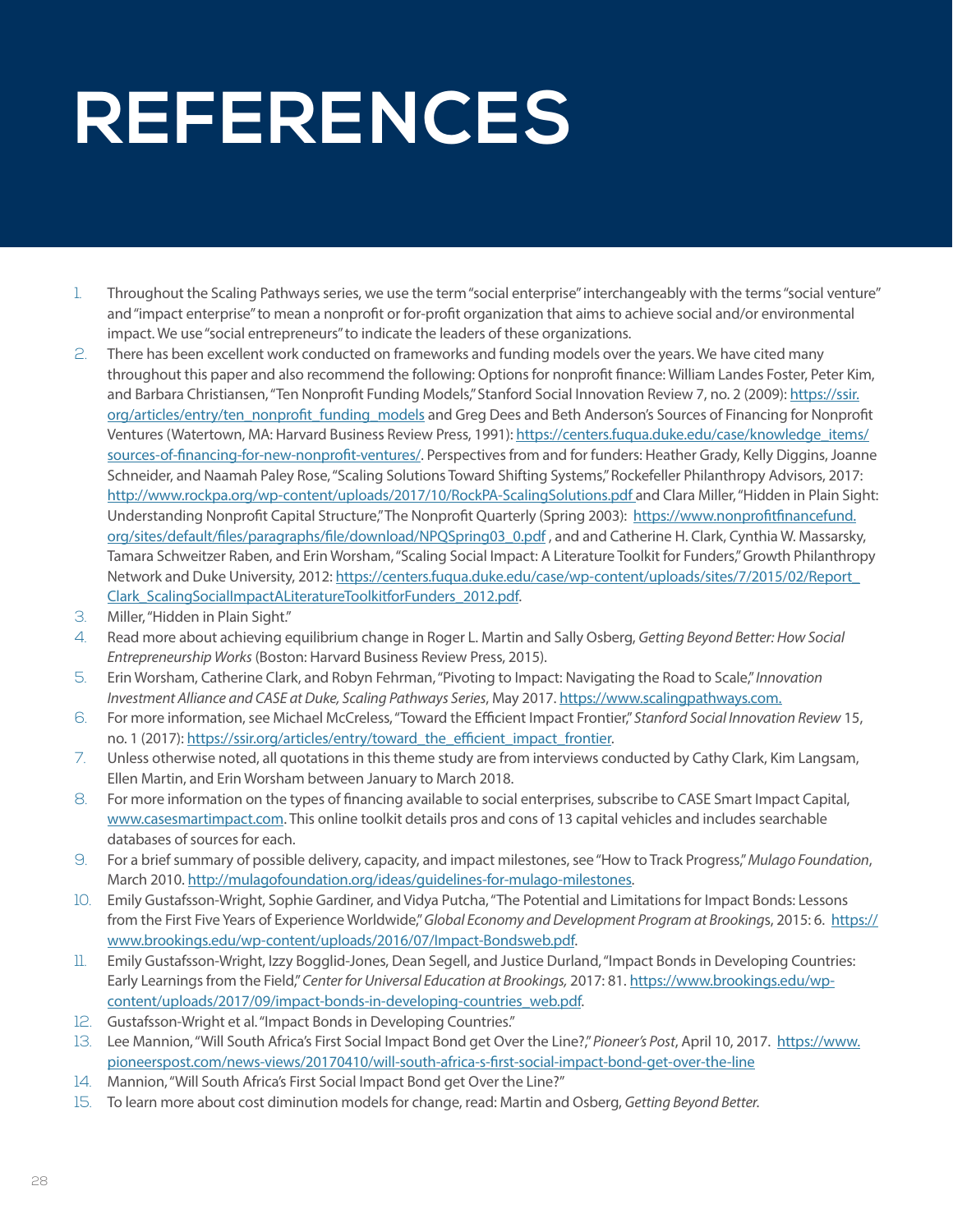- 16. Evidence Action has a culture of continuous improvement and focus on cost savings. Some savings have been large, but more often cuts are small but add up to meaningful savings. To learn more, see Erin Worsham, Catherine Clark, and Robyn Fehrman, "Evidence Action: Dispensers for Safe Water," *Innovation Investment Alliance and CASE at Duke, Scaling Pathways Series,* 2017: 22. <https://www.scalingpathways.com>.
- 17. "BRAC, VisionSpring Expand New Eyeglasses Market for BD Poor," *BRAC*, February 13, 2017. [http://www.brac.net/brac-in](http://www.brac.net/brac-in-the-media/item/1023-brac-visionspring-expand-new-eyeglasses-market-for-bd-poor)[the-media/item/1023-brac-visionspring-expand-new-eyeglasses-market-for-bd-poor](http://www.brac.net/brac-in-the-media/item/1023-brac-visionspring-expand-new-eyeglasses-market-for-bd-poor).
- 18. A commonly cited statistic is that from 1977 to 1997, fees and charges accounted for nearly half (47%) of the growth in nonprofit revenue, which was more than any other source [*The State of Nonprofit America*, ed. Lester Salamon (Washington, D.C.: Brookings Institutional Press, 2012)]. Notably, nearly 70 percent of that total was from educational and health care institutions. Another statistic notes that 50 percent of applicants to the prestigious Echoing Green fellowship pursued earned revenue in 2010 and 2011, as opposed to just 37 percent in 2006 (Julie Battilana, Matthew Lee, John Walker, and Cheryl Dorsey, "In Search of the Hybrid Ideal," *Stanford Social Innovation Review* 10, no. 3 (2012): [https://ssir.org/articles/](https://ssir.org/articles/entry/in_search_of_the_hybrid_ideal#bio-footer) entry/in search of the hybrid ideal#bio-footer.)
- 19. Our favorites include: J. Gregory Dees, Jed Emerson, and Peter Economy, *Enterprising Nonprofits: A Toolkit for Social Entrepreneurship* (New York: Wiley, 2001) as well as Beth Battle Anderson, J. Gregory Dees, and Jed Emerson, "Developing Viable Earned Income Strategies," *Strategic Tools for Social Entrepreneurs: Enhancing the Performance of Your Enterprising Nonprofit,* ed. J. Gregory Dees, Jed Emerson, and Peter Economy, (New York: Wiley, 2002).
- 20. To read more on this topic, see William Foster and Jeffrey L. Bradach, "Should Nonprofits Seek Profits?" *Harvard Business Review* 10, no. 2 (2005):<https://hbr.org/2005/02/should-nonprofits-seek-profits>.
- 21. Andrew Youn (CEO, One Acre Fund) "Ending Poverty in Africa, One Acre at a Time," Skoll Foundation video interview, August 25, 2017. [https://www.youtube.com/watch?v=358UEXx2YQA](https://www.youtube.com/watch?v=358UEXx2YQA )
- 22. For more information on One Acre Fund's Social Impact on Return (SROI) metric, see Matthew Forti and Jake Calhoun, "How Nonprofits Can Drive Healthy Growth Using SROI," *Stanford Social Innovation Review,* July 20, 2017. [https://ssir.org/](https://ssir.org/articles/entry/how_nonprofits_can_drive_healthy_growth_using_sroi ) articles/entry/how\_nonprofits\_can\_drive\_healthy\_growth\_using\_sroi
- 23. For more information on VisionSpring's Philanthropic Investment per Pair (PIPP) metric, see Erin Worsham, Catherine Clark, and Robyn Fehrman, "VisionSpring: Business Model: Iteration in Pursuit of Vision for All," *Innovation Investment Alliance and CASE at Duke, Scaling Pathways Series*, 2017: 16,<https://www.scalingpathways.com>.
- 24. Worsham et al. "VisionSpring: Business Model: Iteration in Pursuit of Vision for All."
- 25. For more information on Root Capital's Efficient Impact Frontier, see McCreless, "Toward the Efficient Impact Frontier."
- 26. For a discussion and example of the time and resources it takes to achieve economies of scale, see page 27 of Worsham et al. "VisionSpring: Business Model: Iteration in Pursuit of Vision for All."
- 27. For a discussion of cross-subsidy models, see Mirza Jahani and Elizabeth West. "Investing in Cross-Subsidy for Greater Impact," *Stanford Social Innovation Review* 13, no. 3 (2015): [https://ssir.org/articles/entry/investing\\_in\\_cross\\_subsidy\\_for\\_](https://ssir.org/articles/entry/investing_in_cross_subsidy_for_greater_impact) [greater\\_impact.](https://ssir.org/articles/entry/investing_in_cross_subsidy_for_greater_impact)
- 28. Allen R. Bromberger. "A New Type of Hybrid," *Stanford Social Innovation Review* 9, no. 2 (2011): [https://ssir.org/articles/](https://ssir.org/articles/entry/a_new_type_of_hybrid) [entry/a\\_new\\_type\\_of\\_hybrid](https://ssir.org/articles/entry/a_new_type_of_hybrid)